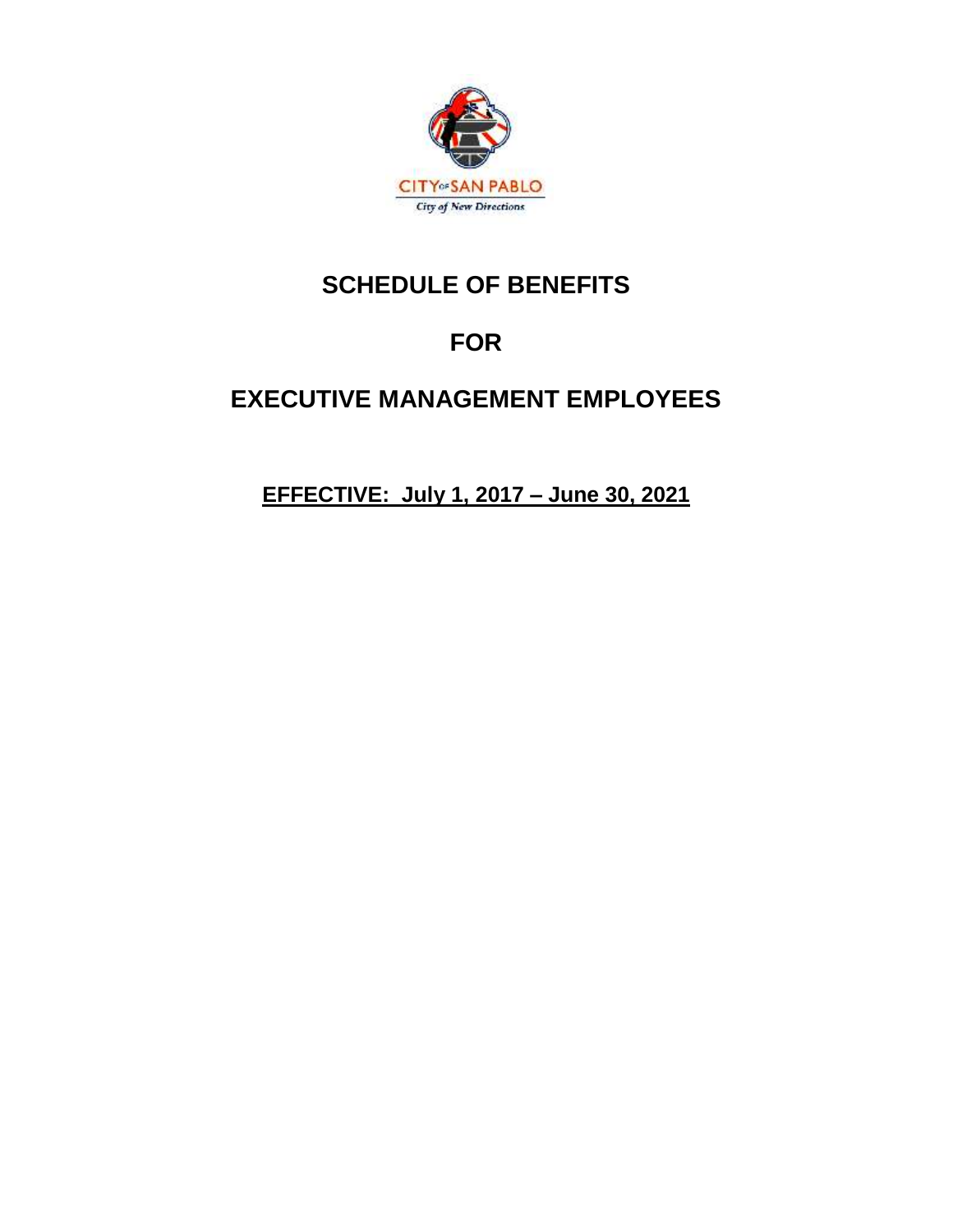## **EXECUTIVE MANAGEMENT BENEFITS TABLE OF CONTENTS**

# **Table of Contents**

# <span id="page-1-0"></span>**SECTION I. GENERAL PROVISIONS**

The provisions of this resolution describe and authorize compensation and terms of employment for unrepresented employees in the following job classifications for the period from July 1, 2017 to June 30, 2021:

## **Non-Sworn**

Assistant City Manager/Personnel Administrator Public Works Director/City Engineer Community Services Director Development Services Director Finance Director

## **Sworn**

Chief of Police

In accordance with Personnel Rules Section 2.01.1(f), the above listed positions are exempt from the competitive service and are employed in an At-Will capacity. Personnel Rules Section 4.06 stipulates, "At-Will positions and employment are those which may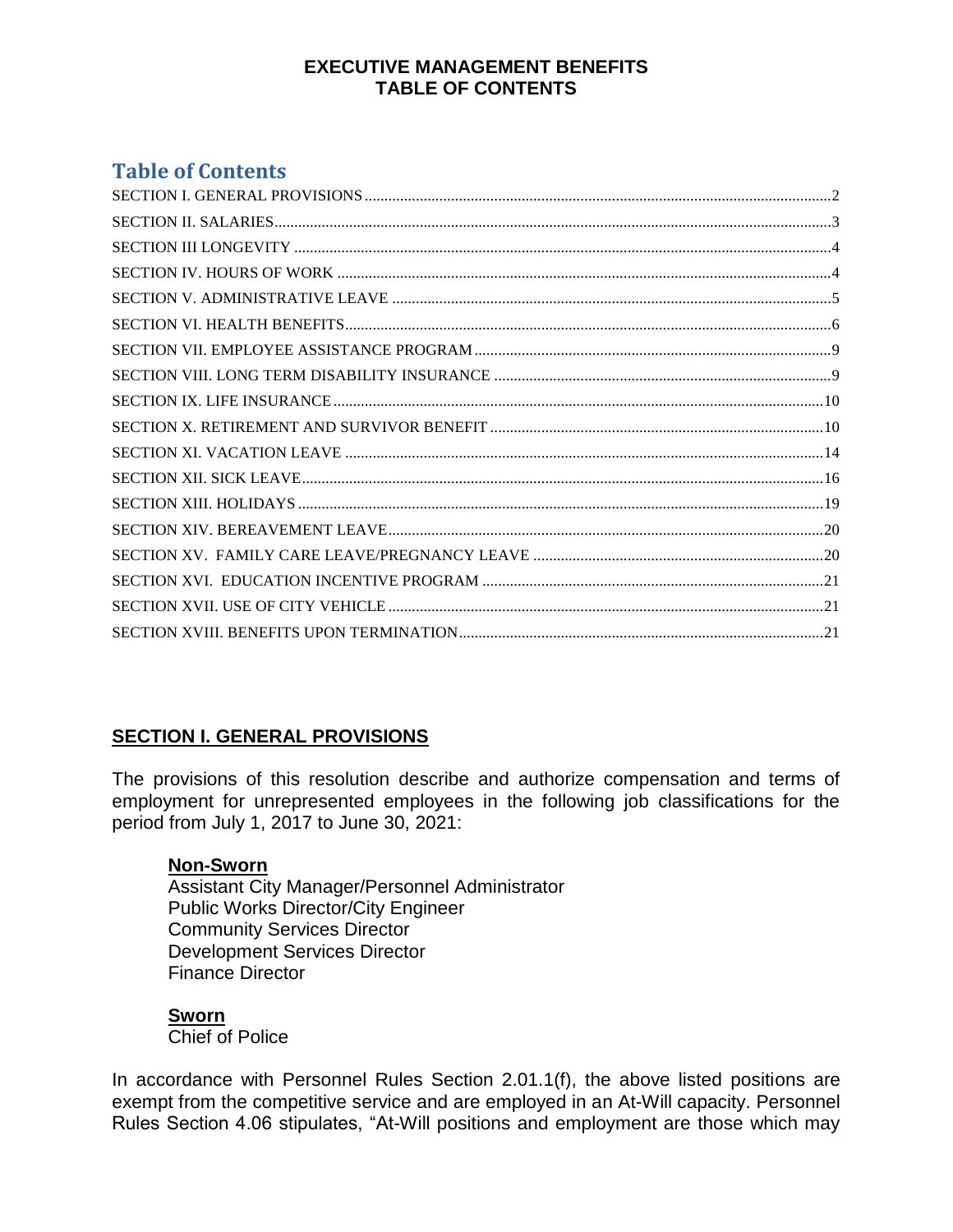be terminated with or without notice at any time by the City Manager or his/her designee."

The provisions of this resolution shall continue and remain in full force and effect until such time as any modifications or amendments are approved by the City Council.

This resolution does not create any contractual right, or any express or implied contract of employment. The City of San Pablo retains the full discretion to modify this resolution at any time in accordance with law.

## <span id="page-2-0"></span>**SECTION II. SALARIES**

#### 2.1 General Increases

Executive Managers will receive salary increases as follows:

Effective July 1, 2017, there will be a three percent (3%) Cost of Living Adjustment for all classifications covered by this resolution.

Effective July 1, 2018, there will be a three percent (3%) Cost of Living Adjustment for all classifications covered by this resolution.

Effective July 1, 2019, there will be a three percent (3%) Cost of Living Adjustment for all classifications covered by this resolution.

Effective July 1, 2020, there will be a three percent (3%) Cost of Living Adjustment for all classifications covered by this resolution.

#### 2.2 Equity Adjustments

Effective July 1, 2017, salary schedules for job classifications that are more than five percent (5%) below the median of comparable cities, according to the City's 2017 total compensation survey prepared by Bryce & Associates, dated March 2017, shall be increased to five percent (5%) below the median. Any cost of living adjustment will be applied after the equity adjustment has been applied. In accordance with the above, the following job classifications shall receive an equity adjustment in the following amounts:

Finance Director (9.15% equity adjustment) Public Works Director (10.81% equity adjustment)

### 2.3 Paydays

The City shall pay all employees on the fifth (5) and twentieth (20th) of each month. Should the regular payday occur on a Saturday or Sunday, payment shall be made on the preceding Friday. Should a holiday occur on the regularly scheduled payday, checks shall be issued on the day preceding the holiday.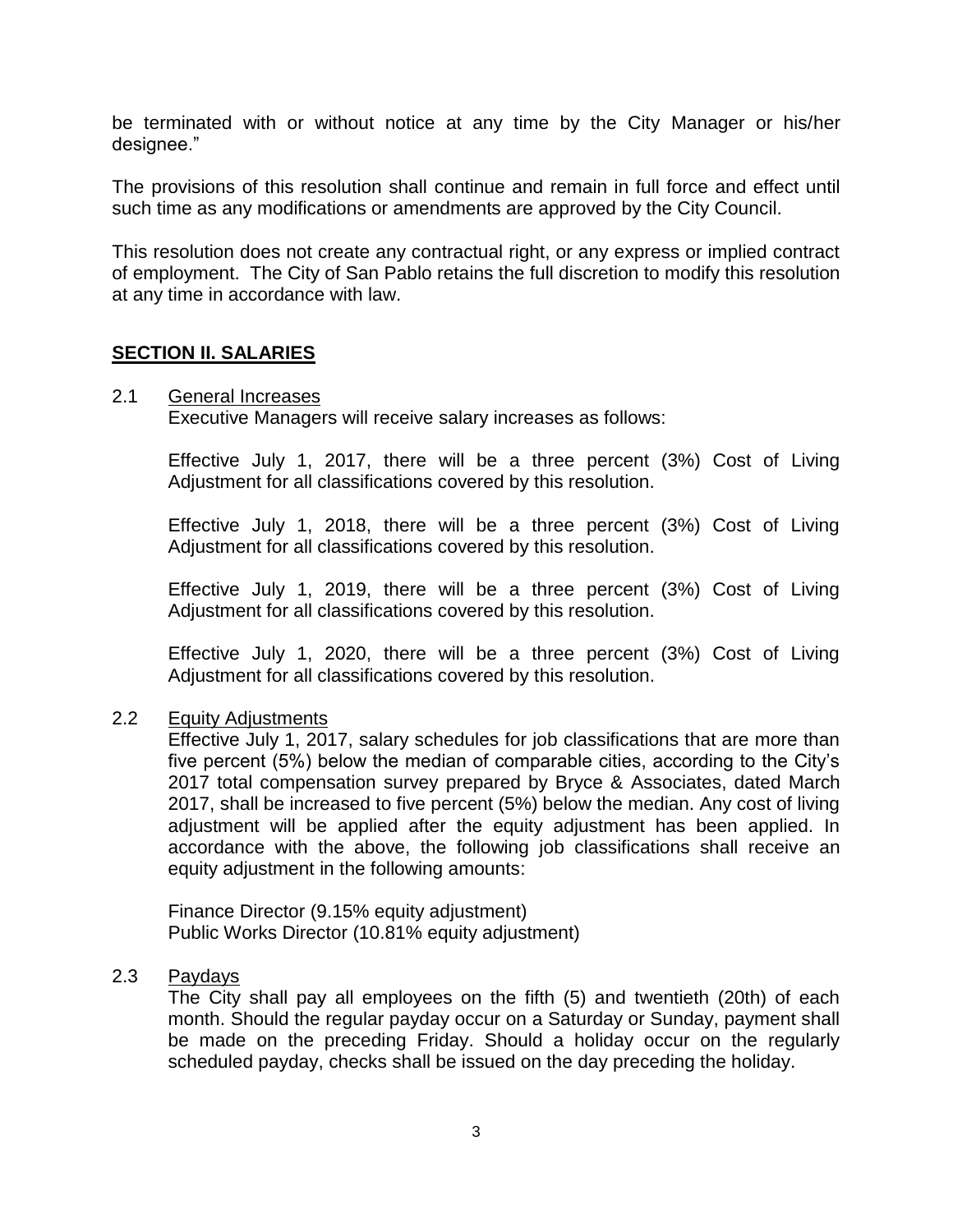## <span id="page-3-0"></span>**SECTION III LONGEVITY**

Executive Management employees shall receive longevity pay based on their years of service with the City, as follows:

- Full-time employees who complete fifteen (15) years of continuous service with the City of San Pablo shall receive an additional three percent (3%) of base salary as a longevity incentive.
- Full-time employees who complete twenty (20) years of continuous service with the City of San Pablo shall receive an additional two percent (2%) of base salary for a total of five percent (5%) base salary as a longevity incentive.
- Full-time employees who complete twenty-five (25) years of continuous service with the City of San Pablo shall receive additional two percent (2%) of base salary for a total of seven percent (7%) base salary as a longevity incentive.

The percentage increases shall not be cumulative.

For the purpose of calculating longevity pay eligibility, one (1) "year of service" shall be defined as one (1) full time year of service (regularly scheduled one thousand nine hundred fifty (1,950) hours of work, which may include additional hours in accordance with Fair Labor Standards Act (FLSA) exempt status, and including use of paid time off).

Continuous service with the City for the purpose of longevity pay eligibility shall be defined as service not broken by a break in service of six (6) months or longer following separation.

# <span id="page-3-1"></span>**SECTION IV. HOURS OF WORK**

A. The work schedule for Executive Management employees is flexible. To be consistent with City Hall office hours and Police Department work shifts, the following is a guideline for normal, full time, work schedules:

8/75 Work Schedule: Employees assigned to an 8/75 Work Schedule shall work four (4), nine and one-half (9.5) hour workdays, Monday through Thursday. Employees will take an additional half-hour for their lunch period on one day per week to result in an average of 9.375 hours per workday, and thirty-seven and one-half (37.5) hours per workweek. Employees will have every Friday as a day off.

4/10 Work Schedule: The Chief of Police will work a four-ten work schedule and will work four (4) consecutive ten (10) hour shifts followed by three (3) consecutive days off in a workweek. Hours will be selected based on the needs of the department.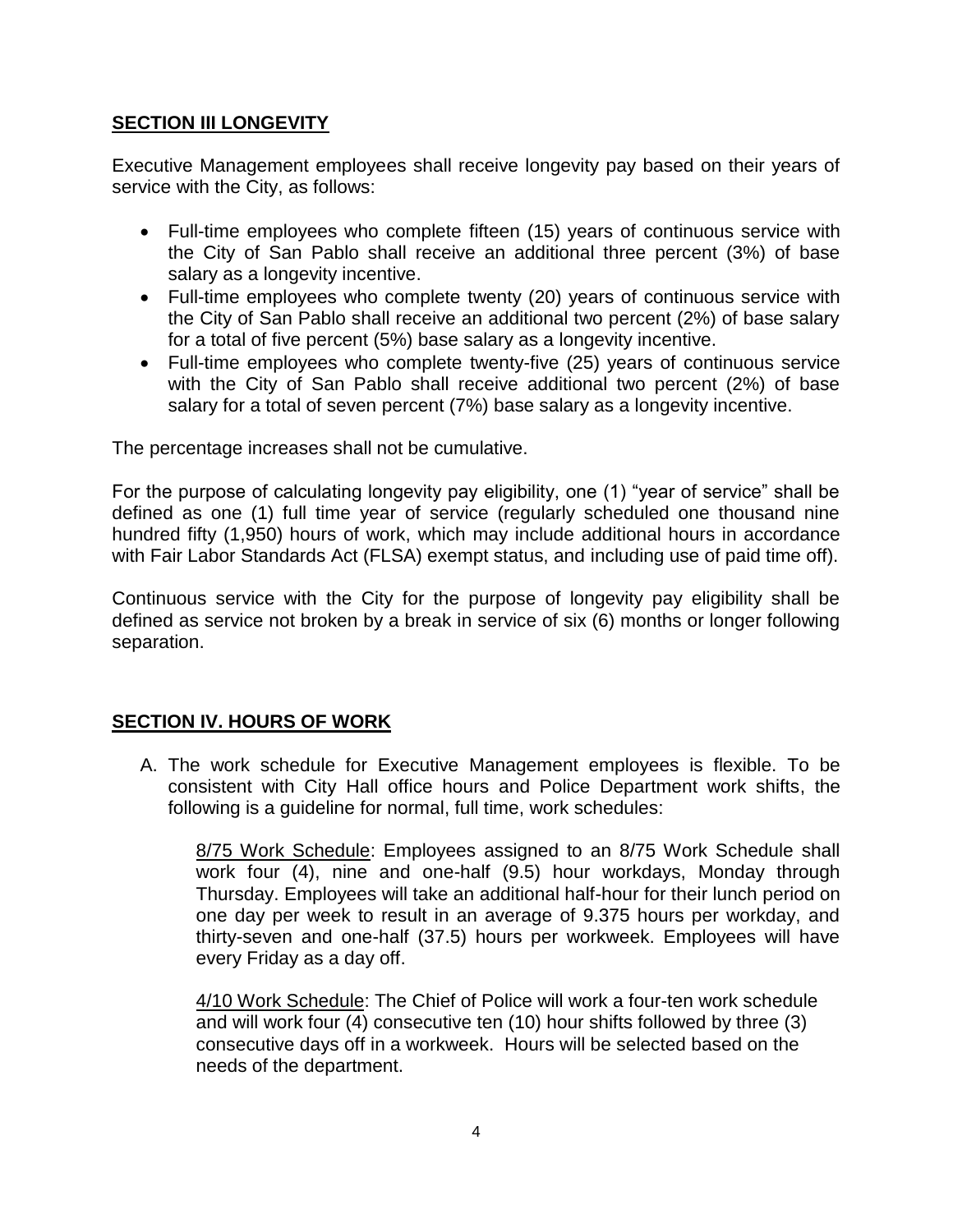B. Actual work schedule maybe adjusted to the benefit of public service. While an employee may request a particular work schedule, final assignment is subject to the needs of the City and requires supervisor approval. The business needs of the City may require FLSA exempt employees to work additional hours, beyond those listed above, without additional overtime compensation.

## <span id="page-4-0"></span>**SECTION V. ADMINISTRATIVE LEAVE**

## 5.1 Non-Sworn

In recognition of the requirement that Executive Management employees work in excess of a normal work week, including night meetings of the City Council, various Boards and Commissions and ad hoc committees, one hundred twelve and one half (112.50) hours of administrative leave shall be granted by the City Manager at such times as he may determine that said leave is in the mutual interest of City and the employee. New employees shall receive credit for Administrative Leave based on hire date as follows:

| Hire date               | Hours credited |
|-------------------------|----------------|
| July 1 through Sept 30  | 112.5          |
| Oct 1 through Dec 31    | 75.0           |
| Jan 1 through Mar 31    | 37.5           |
| April 1 through June 30 | $\Omega$       |

Any unused balance of Administrative Leave available as of 12:00 midnight, June 30th, shall be forfeited. Accrued, unused administrative Leave shall have no cash value and shall not be subject to cash out during or upon separation from employment.

Employees who are authorized to work on a reduced work schedule shall accrue administrative leave in the prorated amount proportionate to the ratio of scheduled work hours of the standard workweek.

#### 5.2 Sworn

In recognition of the requirement that Executive Management employees work in excess of a normal work week, including night meetings of the City Council, various Boards and Commissions and ad hoc committees, one hundred twenty (120) hours of administrative leave shall be granted by the City Manager at such times as he may determine that said leave is in the mutual interest of City and the employee. New employees shall receive credit for Administrative Leave based on hire date as follows:

| Hire date              | Hours cred |
|------------------------|------------|
| July 1 through Sept 30 | 120        |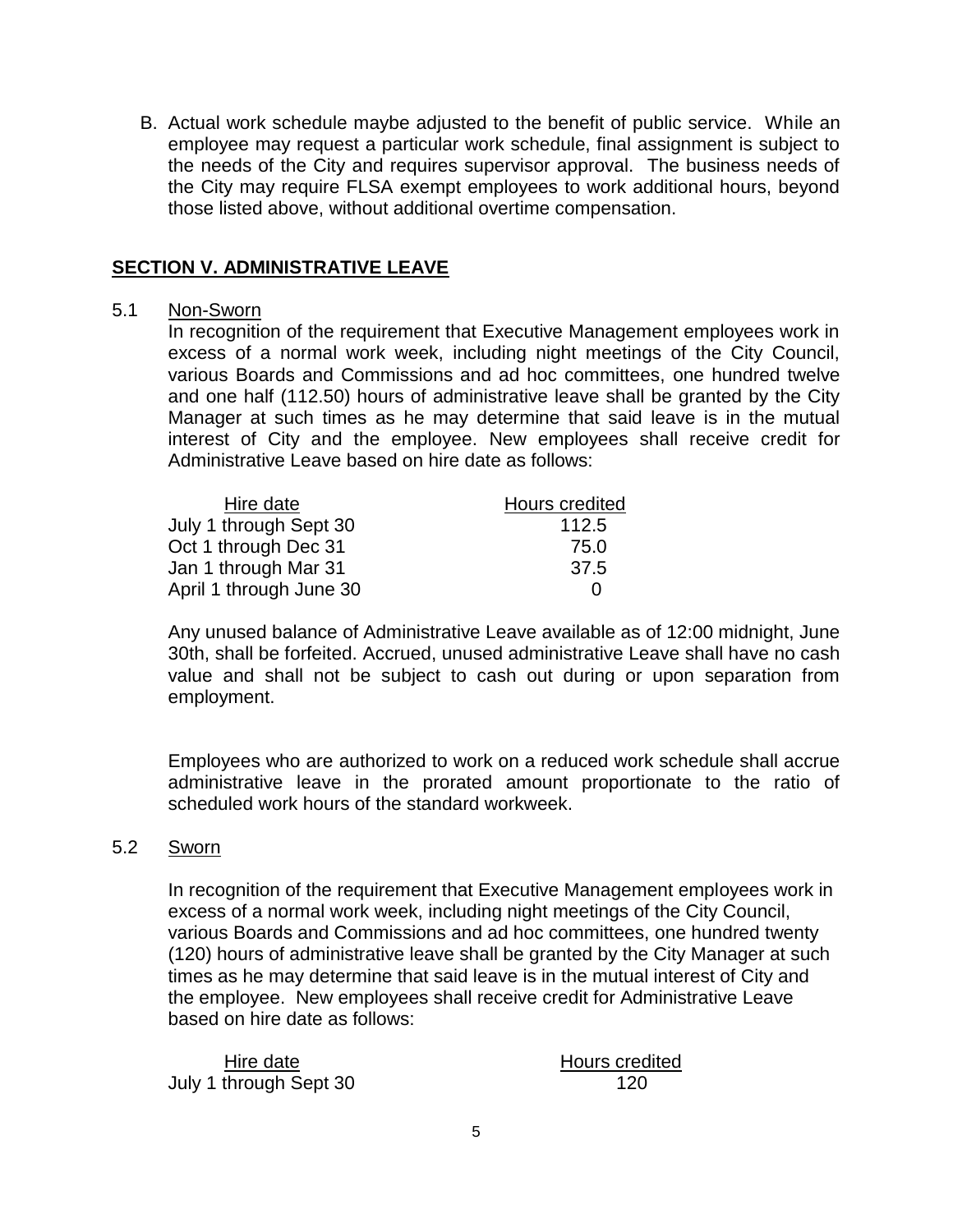| Oct 1 through Dec 31    | 80 |
|-------------------------|----|
| Jan 1 through March 31  | 40 |
| April 1 through June 30 |    |

Any unused balance of Administrative Leave available as of 12:00 midnight, June 30th, shall be forfeited. Accrued, unused administrative Leave shall have no cash value and shall not be subject to cash out during or upon separation from employment.

Employees who are authorized to work on a reduced work schedule shall accrue administrative leave in the prorated amount proportionate to the ratio of scheduled work hours of the standard workweek.

#### <span id="page-5-0"></span>**SECTION VI. HEALTH BENEFITS**

#### 6.1 Medical Insurance, Dental Insurance and Vision Care Contributions

Executive Management employees shall receive medical and dental benefits for themselves and dependent family members, as follows:

#### A. Medical Insurance

The City is a participating employer in the Public Employees' Medical and Hospital Care Act (PEMHCA), the medical insurance program sponsored by CalPERS. Upon the City's adoption of the amendment to the City's contract with CalPERS for PEMHCA participation, the maximum City contribution per month for medical insurance for each active employee and ach qualifying annuitant enrolled in CalPERS health insurance through the City shall be the minimum employer contribution as determined by CalPERS.

#### B. Flexible Benefit Plan

The City maintains a Flexible Benefit Plan that constitutes a cafeteria plan within the meaning of Section 125 of the Internal Revenue Code. The Flexible Benefit Plan allows active employees to pay for actual medical plan premiums and other qualified expenses on a pre-tax basis.

Between July 1, 2017 and December 31, 2017, the City will contribute, on behalf of each eligible employee enrolled in City-provided health insurance, solely for the purchase of medical insurance coverage that is affordable and provides minimum essential coverage as defined by the Affordable Care Act, an amount up to:

• the premium for the employee's selected, City-provided group health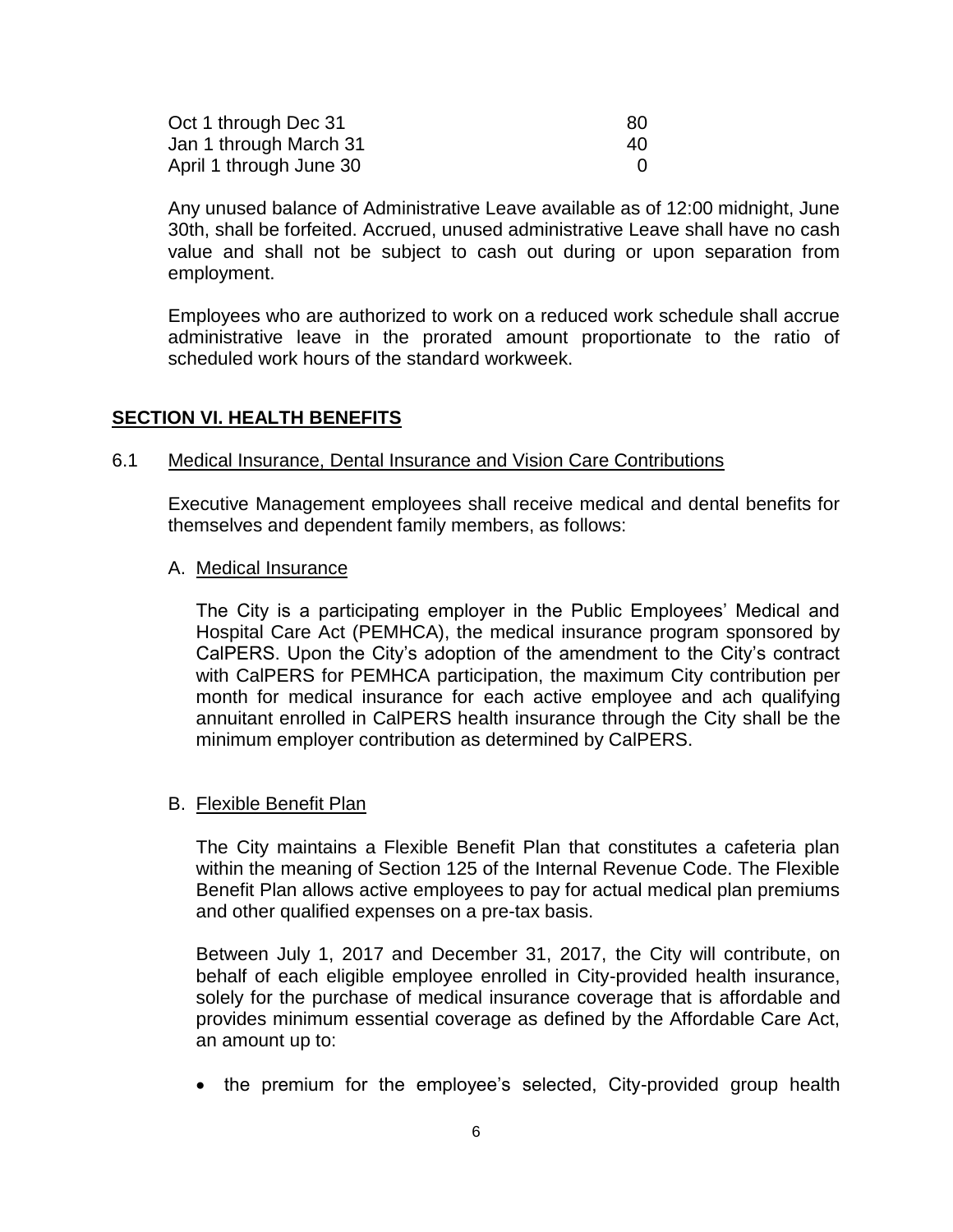insurance plan at the selected level of coverage;

- minus the City's minimum, monthly employer contribution required for participation in PEMCHA paid separately by the City to CalPERS;
- minus one hundred and fifty dollar (\$150) to be paid by the employee if enrolled in a Kaiser plan, or minus twenty percent (20%) of the group health insurance premium to be paid by the employee if enrolled in a non-Kaiser plan.

Between January 1, 2018 and June 30, 2019, the City will contribute, on behalf of each eligible employee enrolled in City-provided health insurance, solely for the purchase of medical insurance coverage that is affordable and provides minimum essential coverage as defined by the Affordable Care Act, an amount up to:

- ninety percent (90%) of the premium for the employee's selected, Cityprovided group health insurance plan at the selected level of coverage up to the amount equal to ninety percent (90%) of the selected level of coverage for the Kaiser plan;
- minus the City's minimum, monthly employer contribution required for participation in PEMHCA.

The employee health insurance premium cost-share for employees enrolled in Kaiser coverage shall not exceed one hundred and fifty dollars (\$150).

Effective July 1, 2019, the City will contribute, on behalf of each eligible employee enrolled in City-provided health insurance, solely for the purchase of medical insurance coverage that is affordable and provides minimum essential coverage as defined by the Affordable Care Act, an amount up to:

- ninety percent (90%) of the premium for the employee's selected, Cityprovided group health insurance plan at the selected level of coverage up to the amount equal to ninety percent (90%) of the selected level of coverage for the Kaiser plan;
- minus the City's minimum, monthly employer contribution required for participation in PEMCHA paid separately by the City to CalPERS.

The City may adjust the above amounts in an employee's favor to comply with the requirements of the Affordable Care Act.

## C. In Lieu or Dual Medical Coverage

In the event an eligible employee elects to waive participation in City-provided health insurance due to coverage in a group health plan from another source (e.g. spouse, parent, etc.), the employee shall receive the appropriate in-lieu amount:

\$500.00 – Family coverage or two-party coverage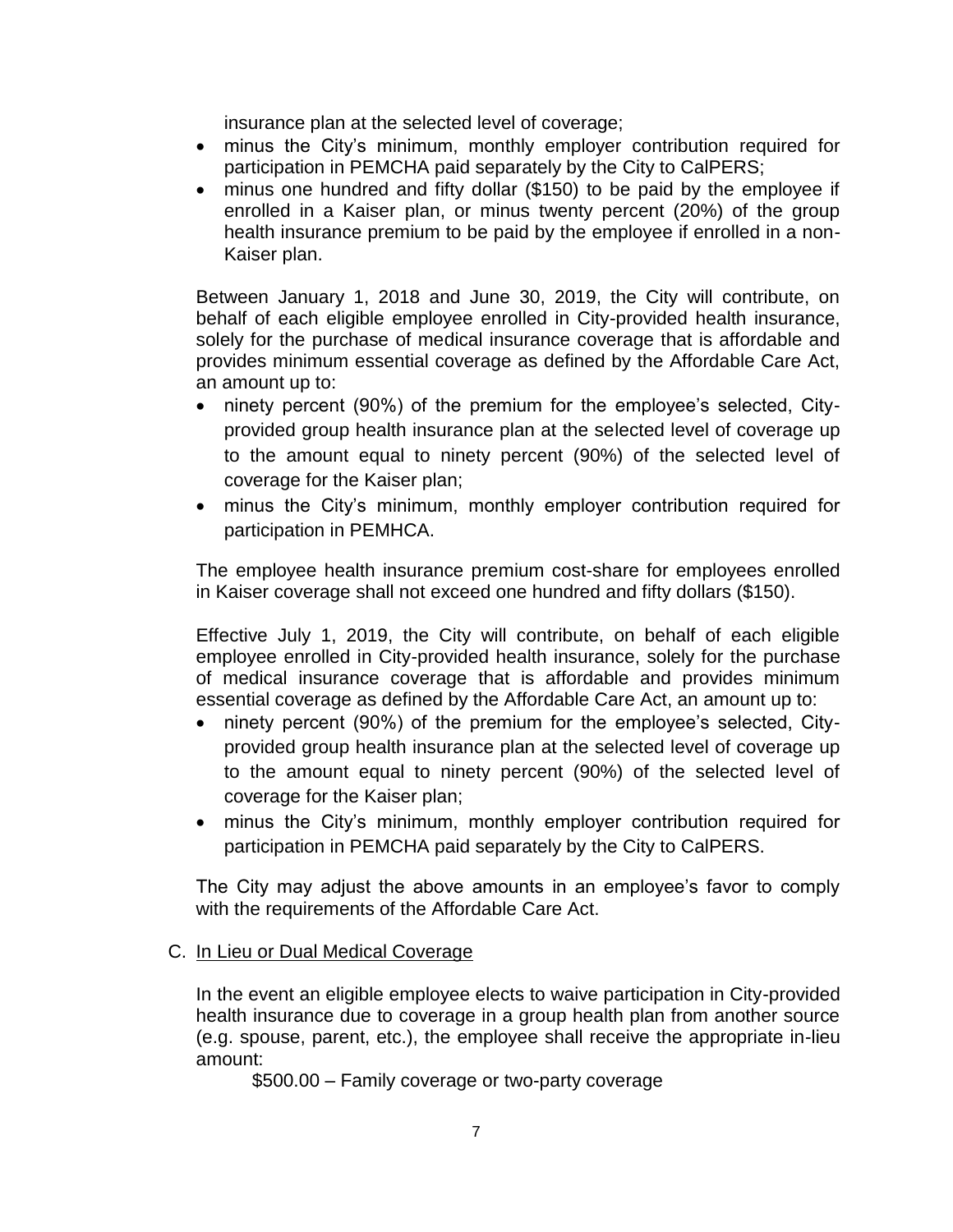#### \$350.00 – Single party coverage

The employee may receive the in-lieu amount in cash (taxable) or they may elect to contribute the in-lieu amount (not taxable) towards the 457 ICMA Deferred Compensation Plan as a supplemental retirement benefit.

To elect this option, the employee shall demonstrate that he or she is adequately covered at the applicable level of coverage by another source of group health insurance. If an employee loses primary coverage, he or she shall be covered by the City health plan as soon as possible, in accordance with CalPERS regulations and this MOU.

The City's obligation to pay the in lieu amount may be conditioned upon the employee providing reasonable evidence and attestation that the employee and all individuals in the employee's expected tax family have alternate minimum essential coverage for every plan year in which the employee receives the in lieu amount, in accordance with. IRS requirements for an eligible opt out program.

The City shall not pay the in lieu amount if the City knows or has reason to know that the employee or individual in the employee's tax family does not have qualifying alternate coverage.

### D. Dental Plan

For employees enrolled in the City-provided dental insurance plan, the City will contribute through the Flexible Benefit Plan the full premium for dental insurance coverage (which includes a 50/50 orthodontia plan for children only with three thousand dollars (\$3,000) maximum) for the employee and eligible dependent family members.

#### 6.2 Reimbursable Expenses and Flexible Spending Account

The City provides a Flexible Spending Account (FSA), which allows employees to contribute a portion of their regular earnings to pay for qualified dependent care and medical expenses before earnings are subject to payroll taxes, in accordance with IRS regulations.

The City will contribute to the Flexible Spending Account the amounts listed below based on the assumption that the following arrangement falls within the IRS guidelines:

\$225.00 for 7/1/17 through 12/31/17 \$450.00 for 1/1/18 through 12/31/18 \$450.00 for 1/1/19 through 12/31/19 \$450.00 for 1/1/20 through 12/31/20 \$225.00 for 1/1/21 through 06/30/21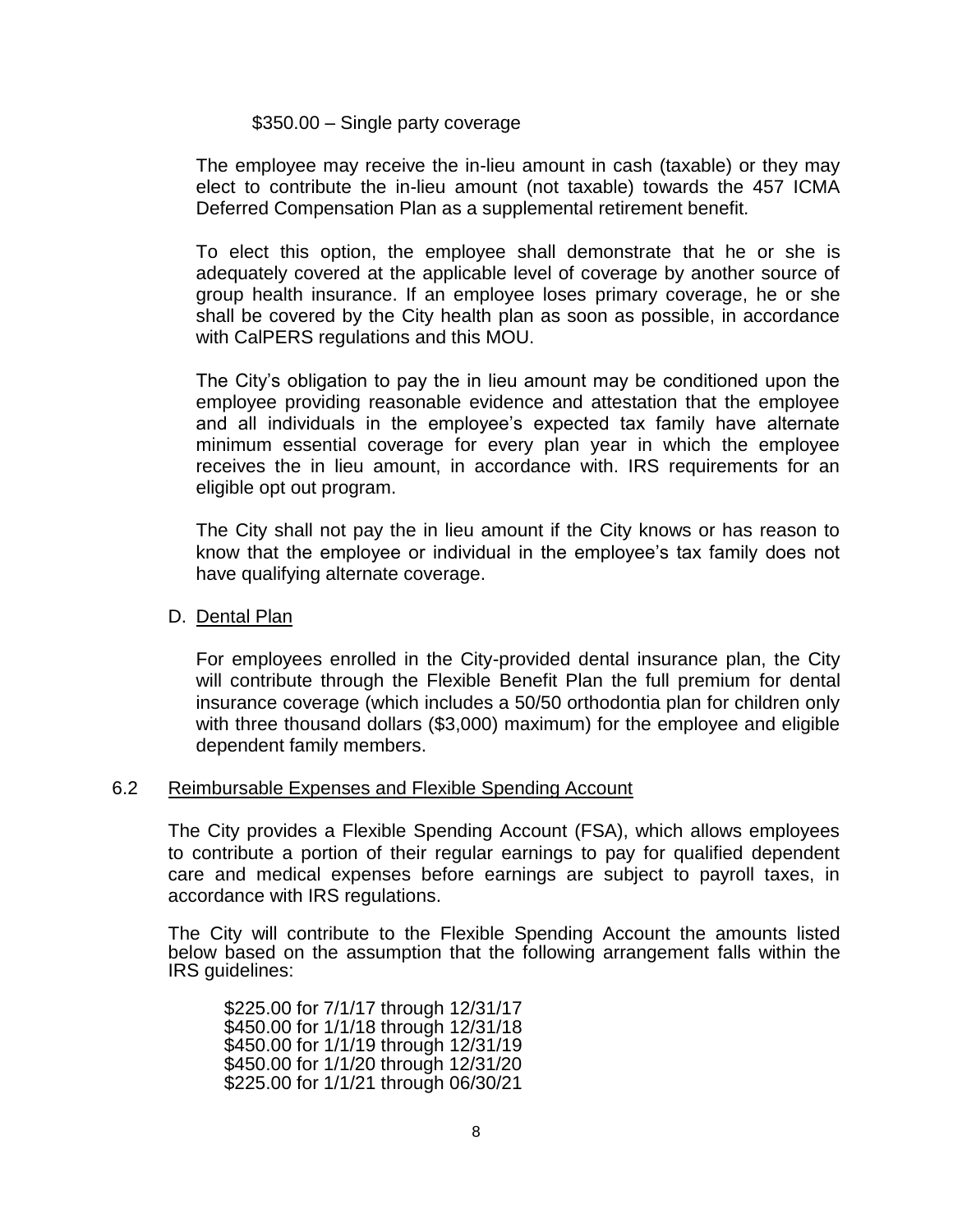| <b>Hire Date</b> | $7/1 - 9/30$ | 10/1-12/31 | $1/1 - 3/31$ | $4/1 - 6/30$ |
|------------------|--------------|------------|--------------|--------------|
| FY 17/18         | 225.00       | 112.50     | 450          | 337.50       |
| FY 18/19         | 225.00       | 112.50     | 450          | 337.50       |
| FY 19/20         | 225.00       | 112.50     | 450          | 337.50       |
| FY 20/21         | 225.00       | 112.50     | 225          | 112.50       |

New employees shall receive a prorated Flexible Spending Account contribution based on hire date or promotion date as follows:

In-lieu medical and vision care and other reimbursable expense amount, including this Flexible Spending Account contribution, will also be prorated.

In accordance with IRS regulations, any unused amounts contributed to the FSA shall not be reimbursed to the employee should employee fail to submit proof of eligible reimbursable expenses during a calendar year. However, up to five hundred dollars (\$500) of unused amounts remaining at the end of a plan year in a health FSA may be paid or reimbursed to plan participants for qualified medical expenses incurred during the following plan year. All other unused amounts in an employee's FSA cannot be rolled over to the next calendar year.

## <span id="page-8-0"></span>6.3 Proration

Any classification employee authorized to work at a reduced schedule (at least thirty (30) hours per week or eighty percent (80%) of the normal work schedule) shall receive prorated benefits, including vacation, sick leave, other leave, medical, dental, and vision premiums, in-lieu payout and other reimbursable expense amounts. The reduced work schedule shall be authorized by the City Manager or designee.

# **SECTION VII. EMPLOYEE ASSISTANCE PROGRAM**

The City will provide an Employee Assistance Counseling Program for all Executive Management employees.

# <span id="page-8-1"></span>**SECTION VIII. LONG TERM DISABILITY INSURANCE**

## A. Non-Sworn

The City shall continue to provide a long term disability benefit for non-sworn Executive Managers, covering two-thirds (2/3) of monthly salary up to a maximum amount specified by the plan, after a thirty (30) day qualification period.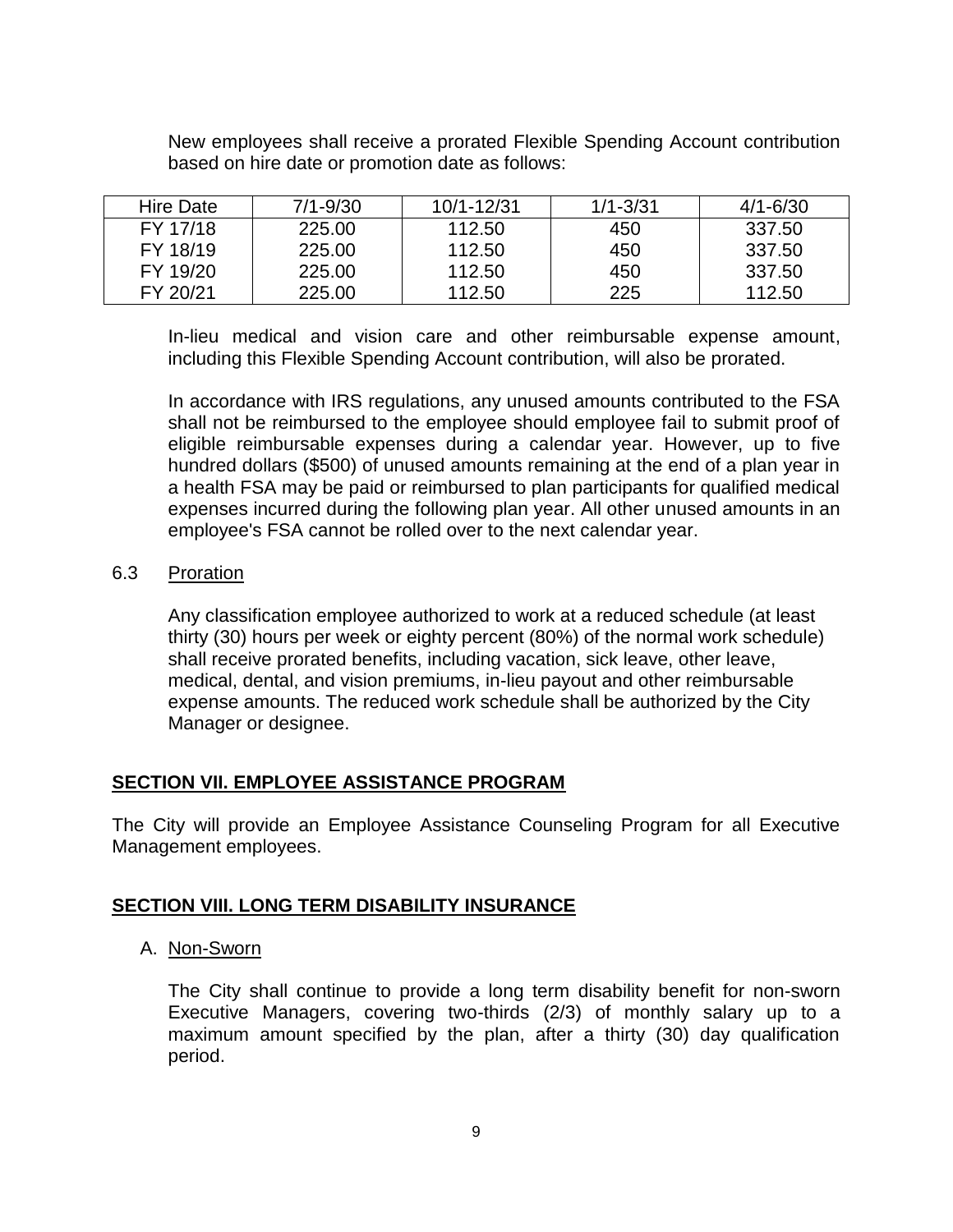B. Sworn

The Chief of Police shall be enrolled in a non-voluntary LTD plan for sworn personnel. The City shall contribute twenty-four dollars and fifty cents (\$24.50) per month for this benefit.

## <span id="page-9-0"></span>**SECTION IX. LIFE INSURANCE**

The City shall pay premiums for a one hundred thousand dollar (\$100,000) life insurance policy for Executive Management Employees.

An additional Life Insurance policy shall be made available to dependents of the employee, as mandated by the existing Life Insurance Program, at the total expense of the employee.

## <span id="page-9-1"></span>**SECTION X. RETIREMENT AND SURVIVOR BENEFIT**

- 10.1 Retirement Benefit:
	- A. Non-Safety
		- 1. Non-Safety Tier One Pension:
			- a. Formula: The City shall provide the full formula of two and one half percent (2.5%) at age 55 calculated on the single highest year for local miscellaneous members considered "classic" members of CalPERS.
			- b. Member Contribution: Employees in Non-Safety Tier One Pension shall pay the statutory member contribution required by CalPERS, in addition to the cost share requirement described below.
			- c. Employee Cost Sharing: Employees in Non-Safety Tier One pension are required to pay two and three-tenths percent (2.3%) of reportable compensation toward the employer contribution for pension in accordance with Government Code Section 20516(a)- Employees Sharing Cost of Additional Benefits) for the pension formula enhancement to 2.5% at 55.
		- 2. Non-Safety Tier Two Pension:
			- a. Formula: For eligible non-safety employees who are "new members" as defined by Government Code Section 7522.02(f) the City will provide the CalPERS two percent (2%) at age sixty-two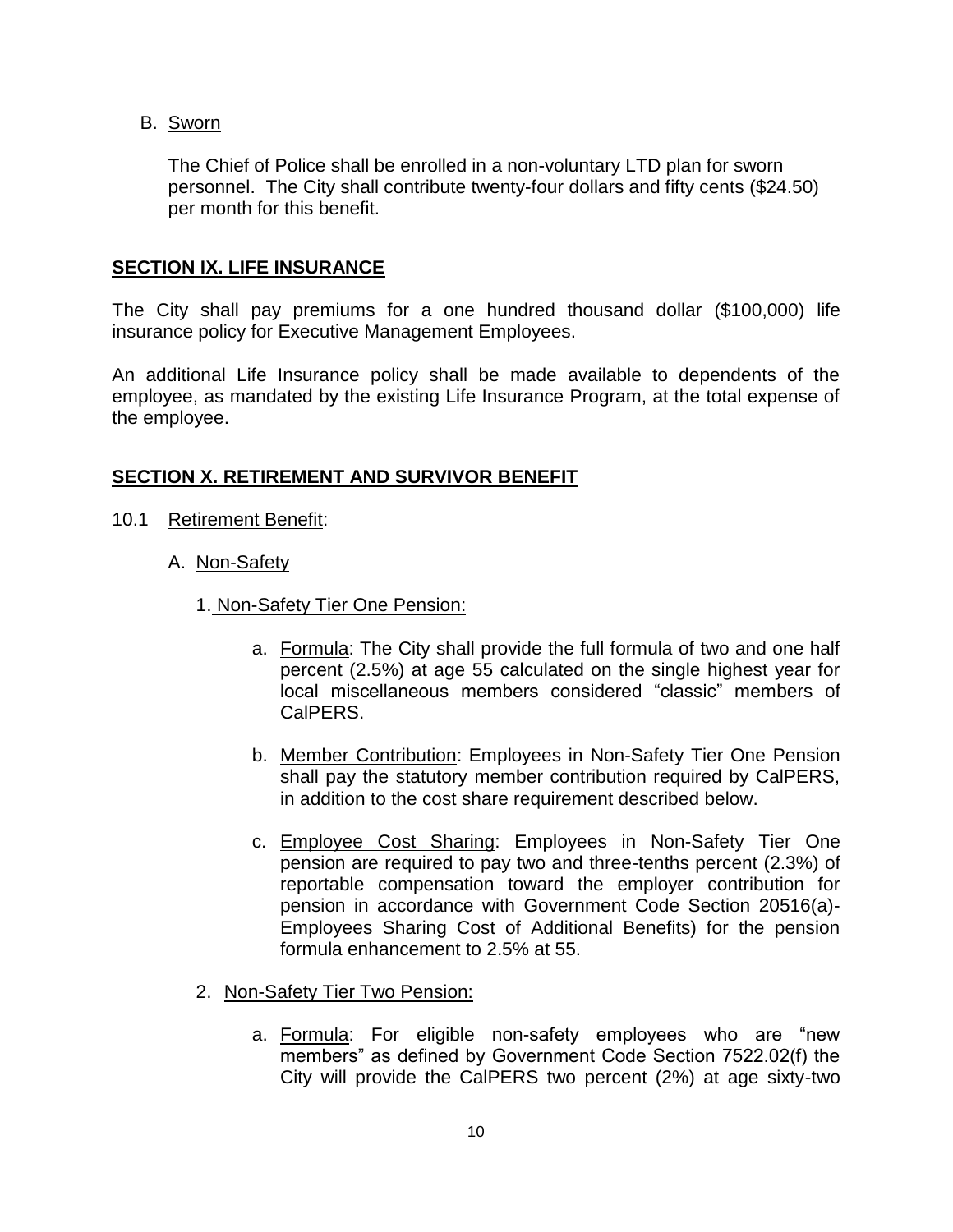(62) formula retirement plan in accordance with Government Code Section 7522.20, calculated on the average of the three highest, consecutive years, in accordance with Government Code Section 7522.32.

b. Member Contribution: Non-safety employees in Tier Two Pension shall pay member contributions to the Public Employees' Retirement System in the amount required by the Public Employee Pension Reform Act (PEPRA), which amount is at least one-half of the total normal costs within the meaning of PEPRA.

## 3. Survivor Benefits

The City shall provide the Third Level of 1959 Survivor's Benefit for Non-Safety Tier One and Tier Two employees, a benefit for survivors of the employee who is actively employed at the time of death.

## B. Safety

- 1. Safety Tier One Pension
	- a. Formula: The City shall provide the full formula of three percent (3%) at age 50 Retirement Plan calculated on the single highest year for local safety members considered "classic" members of CalPERS.
	- b. Member Contribution: Employees in Safety Tier One Pension shall pay the statutory member contribution required by CalPERS, in addition to the cost share requirement described below.
	- c. Employee Cost Sharing: Employees in Safety Tier One Pension are required to pay three and three-tenths percent (3.3%) of reportable compensation toward the employer contribution for pension in accordance with Government Code Section 20516(a)-Employees Sharing Cost of Additional Benefits

# 2. Safety Tier Two Pension

a. Formula: For safety employees who are "new members" as defined by Government Code Section 7522.02(f) the City will provide the CalPERS two percent (2%) at age 50 increasing to two and seventenths percent (2.7%) at age 57 retirement formula in accordance with Government Code Section 7522.25(d), based on the average of three highest, consecutive years, in accordance with Government Code Section 7522.32.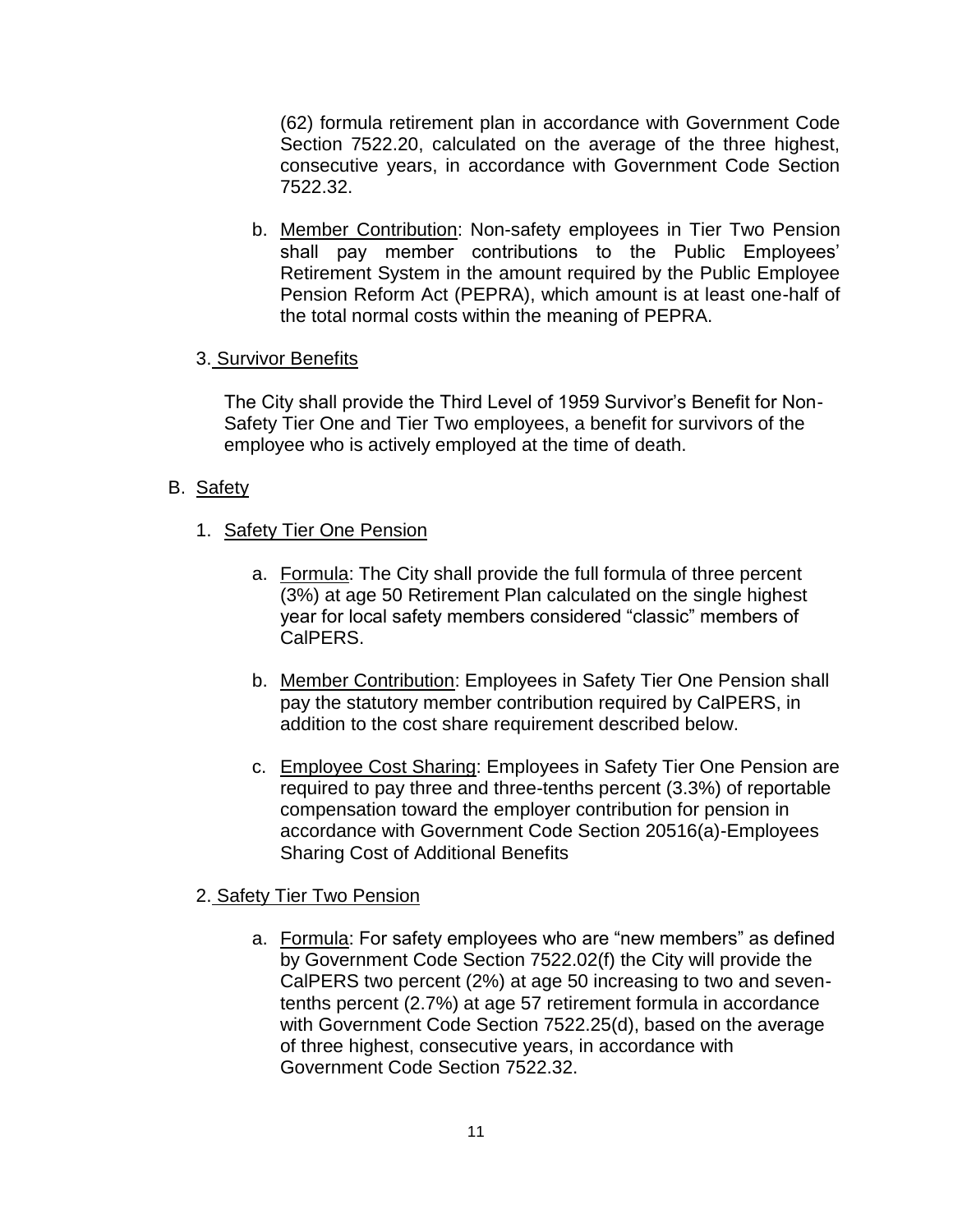b. Member Contribution: Safety employees in Tier Two pension shall pay member contributions to the Public Employees' Retirement System in the amount required by the Public Employee Pension Reform Act (PEPRA), which amount is at least one-half of the total normal costs within the meaning of PEPRA.

## 3. Survivor Benefits

The City shall provide the Third Level of 1959 Survivor's Benefit for Safety Tier One and Tier Two employees, a benefit for survivors of the employee who is actively employed at the time of death.

## 10.2 Health Reimbursement Account for Retirees

- A. Employees, who retire under service retirement as regulated by the Public Employees' Retirement System, will receive medical coverage as specified by this section. The City shall pay the minimum monthly employer contribution as determined by CalPERS and required under Public Employees Medical and Hospital Care Act (PEMHCA) on behalf of each qualifying annuitant enrolled in CalPERS health insurance through the City.
- B. Monthly Supplemental Allowance for Qualifying Employees:
	- 1. In addition to the minimum monthly employer contribution as determined by CalPERS, as set forth in Section 6.1(A), the City shall provide a monthly supplemental allowance to a Health Reimbursement Account (HRA) to qualifying Executive Management employees who retire under service retirement as regulated by the Public Employees Retirement System, in the following amount:
		- a. The monthly supplemental allowance is limited to the cost of medical and dental plans for the level of coverage selected by the annuitant (1 party, 2-party, or family) which the employee is enrolled in at the time of retirement, less the City required minimum employer contribution paid directly to CalPERS on behalf of the qualifying annuitant.
		- b. The allowance shall be increased if the cost of such plans increase. The annuitant shall receive only the amount for the plan and level of coverage selected at the time of retirement. Although nothing in this section shall prevent a retiree from changing health plans, any such change in health plans shall not result in a higher monthly supplemental allowance.
		- c. In the event that the qualified annuitant enrolls in a lower level of coverage within a City health insurance plan, the City's contribution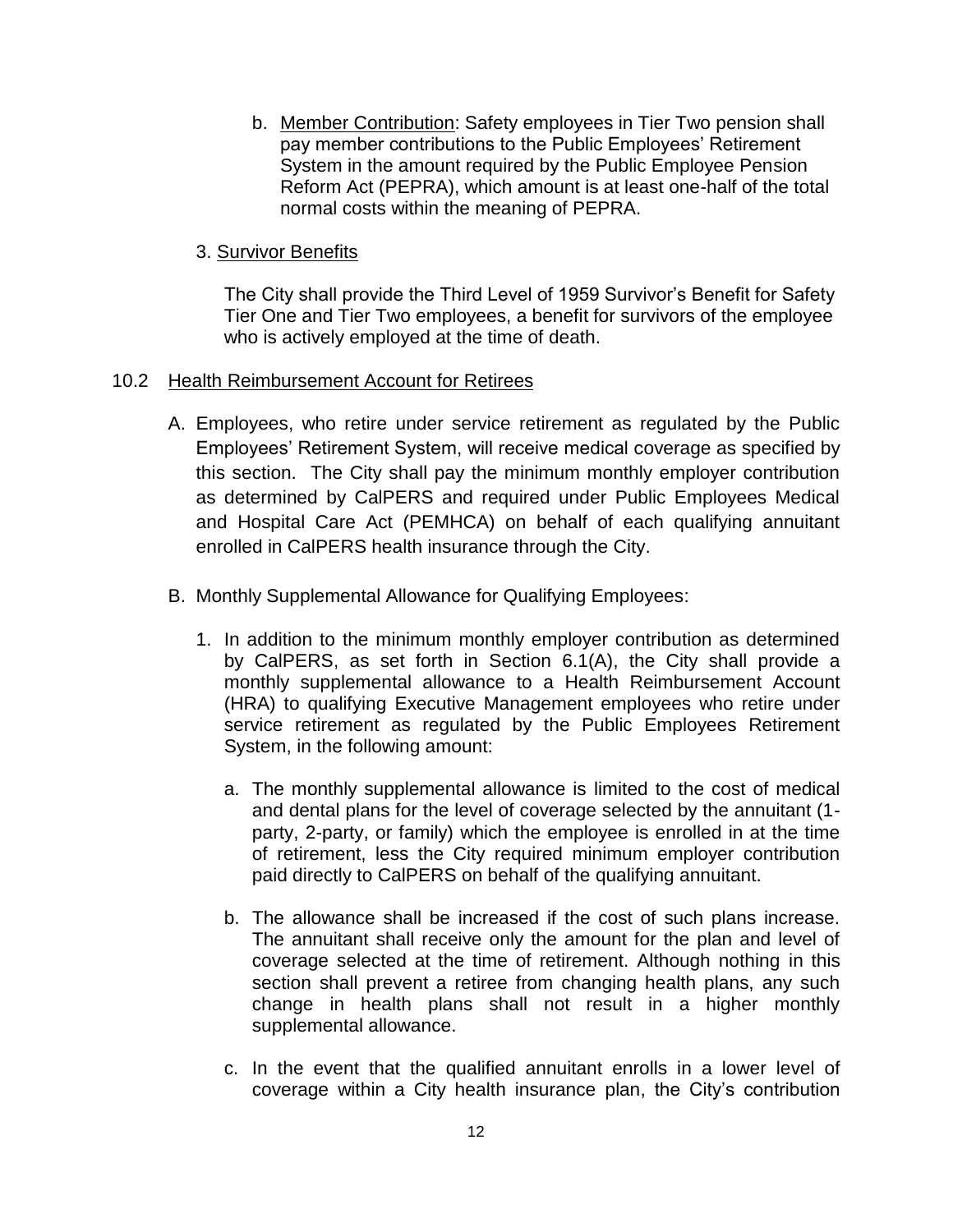shall be reduced to the cost of the lower level of coverage.

- 2. To be eligible for the monthly supplemental allowance, the retired Executive Management employee must meet the following conditions:
	- a. The employee shall have served with the City for at least ten (10) consecutive years immediately prior to retirement, and must retire directly (within one hundred twenty (120) days) following separation from City.
	- b. The employee shall have been enrolled in the City's medical and dental plans, for one (1) full year prior to retirement.
- 3. The City shall pay the monthly supplemental allowance for life of the retiree, or if the retiree has died, to the retiree's spouse or registered domestic partner. For these purposes, the retiree's spouse/registered domestic partner is defined as the individual that the retiree is married to or in a registered domestic partnership with at the time of application for retirement, unless subsequently divorced or partnership dissolved. It shall be the responsibility of the retiree to notify the City for any marital status change (e.g. death of a spouse, divorce, legal separation, etc.) at which point coverage for the spouse or registered domestic partner shall cease. The City reserves the right to collect the amount over and above the monthly supplemental allowance issued to the retiree, due to failure on the part of the retiree to notify the City regarding the change in marital status. The City shall collect said amounts under the normal collection process which may include utilization of a collection agency and/or Small Claims Court, or any legal administrative remedy. If the retiree remarries, the monthly supplemental allowance will not increase to include the cost of the new spouse, registered domestic partner, or family.
- 4. The City shall pay the Monthly Supplemental Allowance to the HRA for the annuitant until any of the following conditions occur;
	- a. retiree receives medical coverage from another source (e.g. other employment, spouse), or
	- b. retiree dies.
- 5. The City's obligation to pay the monthly supplemental allowance is conditioned upon a signed declaration under penalty of perjury, by the retiree and/or spouse or registered domestic partner on a form provided by the City once each year, that confirms the retiree's and/or spouse or registered domestic partner is not enrolled in medical or health insurance coverage or in-lieu payments from another source during that same time period.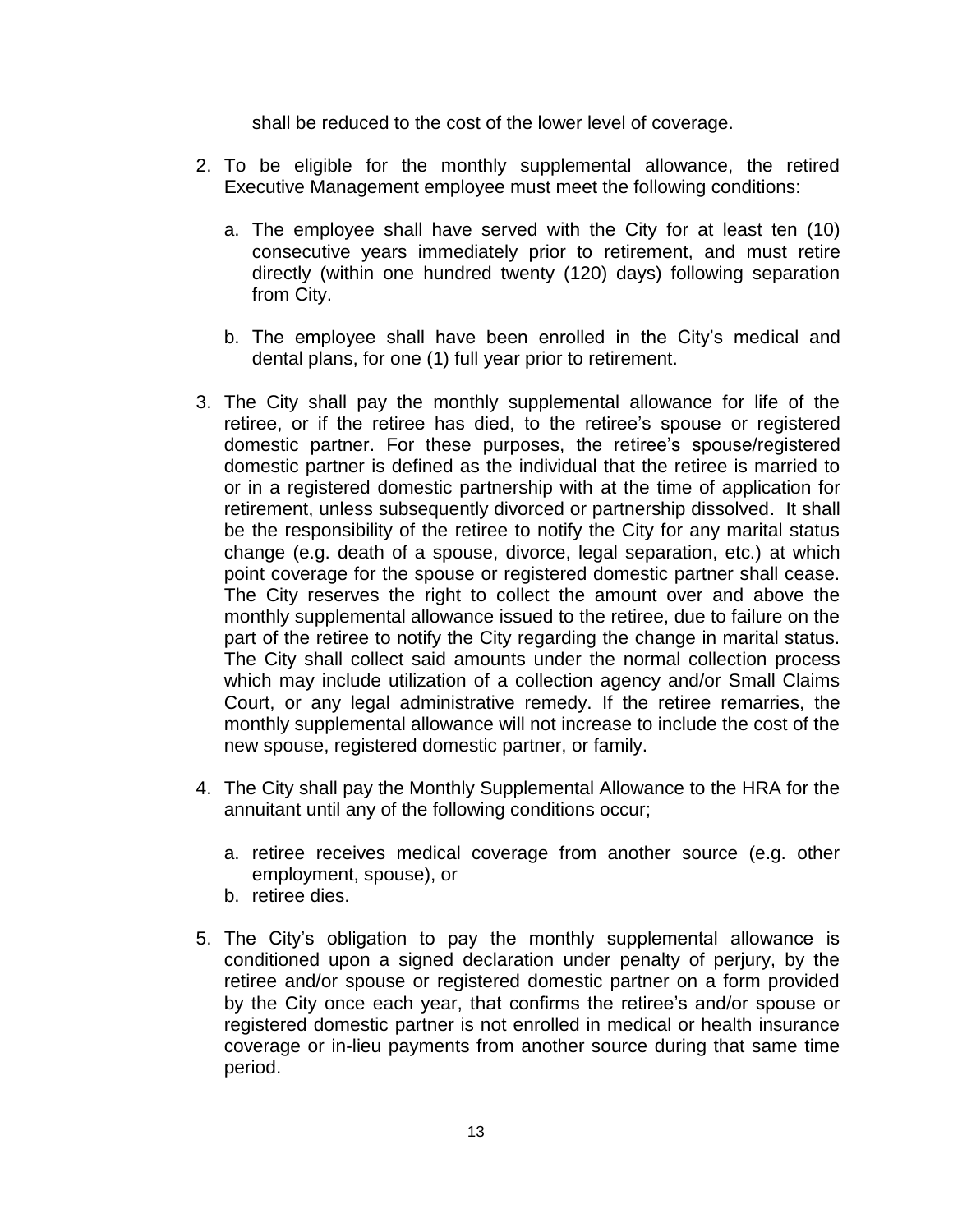- 6. To receive the monthly supplemental allowance for the calendar year of retirement, the retiree must file an initial eligibility form with the City at the time and in the manner prescribed by the City. For each subsequent calendar year, the retiree must file an eligibility form with the City by November 30th of the preceding year or at a later date prescribed by the City. City will terminate the monthly supplemental allowance until such time the declaration is received. The supplemental allowance shall resume on a prorated basis upon receipt of the required declaration. No retroactive payments shall be made.
- 7. Should retiree lose coverage from the other source (employment, spouse), the monthly supplemental allowance will resume upon receipt of the required declaration, and will continue only until any of the above listed events (a-b) occur.

The Monthly Supplemental Allowance is subject to applicable Federal and State Income Tax regulations.

## <span id="page-13-0"></span>**SECTION XI. VACATION LEAVE**

- 11.1 Accrual
	- A. Non-Sworn

All regular, full-time employees shall earn Vacation Leave with pay on a monthly basis, in accordance with the following schedule:

| <b>Years of Service</b>         | <b>Number of Vacation Hours</b><br>per Pay Period (based on 24<br>pay periods per year) | <b>Number of Vacation</b><br><b>Hours per Year</b> |
|---------------------------------|-----------------------------------------------------------------------------------------|----------------------------------------------------|
| 1 day $-$ 3 years               | 3.125                                                                                   | 75                                                 |
| 3 years and 1 day - 10 years    | 4.687                                                                                   | 112.50                                             |
| 10 years and 1 day - 15 years   | 6.25                                                                                    | 150                                                |
| 15 years and 1 day - 16 years   | 6.562                                                                                   | 157.5                                              |
| 16 years and 1 day - 17 years   | 6.875                                                                                   | 165                                                |
| 17 years and 1 day - 18 years   | 7.187                                                                                   | 172.5                                              |
| 18 years and 1 day - 19 years   | 7.5                                                                                     | 180                                                |
| 19 years and 1 day $-$ 20 years | 7.812                                                                                   | 187.5                                              |
| 20 years and 1 day $-$ 21 years | 8.125                                                                                   | 195                                                |
| 21 years and 1 day $-$ 22 years | 8.437                                                                                   | 202.50                                             |
| 22 years and 1 day $-$ 23 years | 8.75                                                                                    | 210                                                |
| 23 years and 1 day - 24 years   | 9.062                                                                                   | 217.5                                              |
| 24 years and 1 day $+$          | 9.375                                                                                   | 225                                                |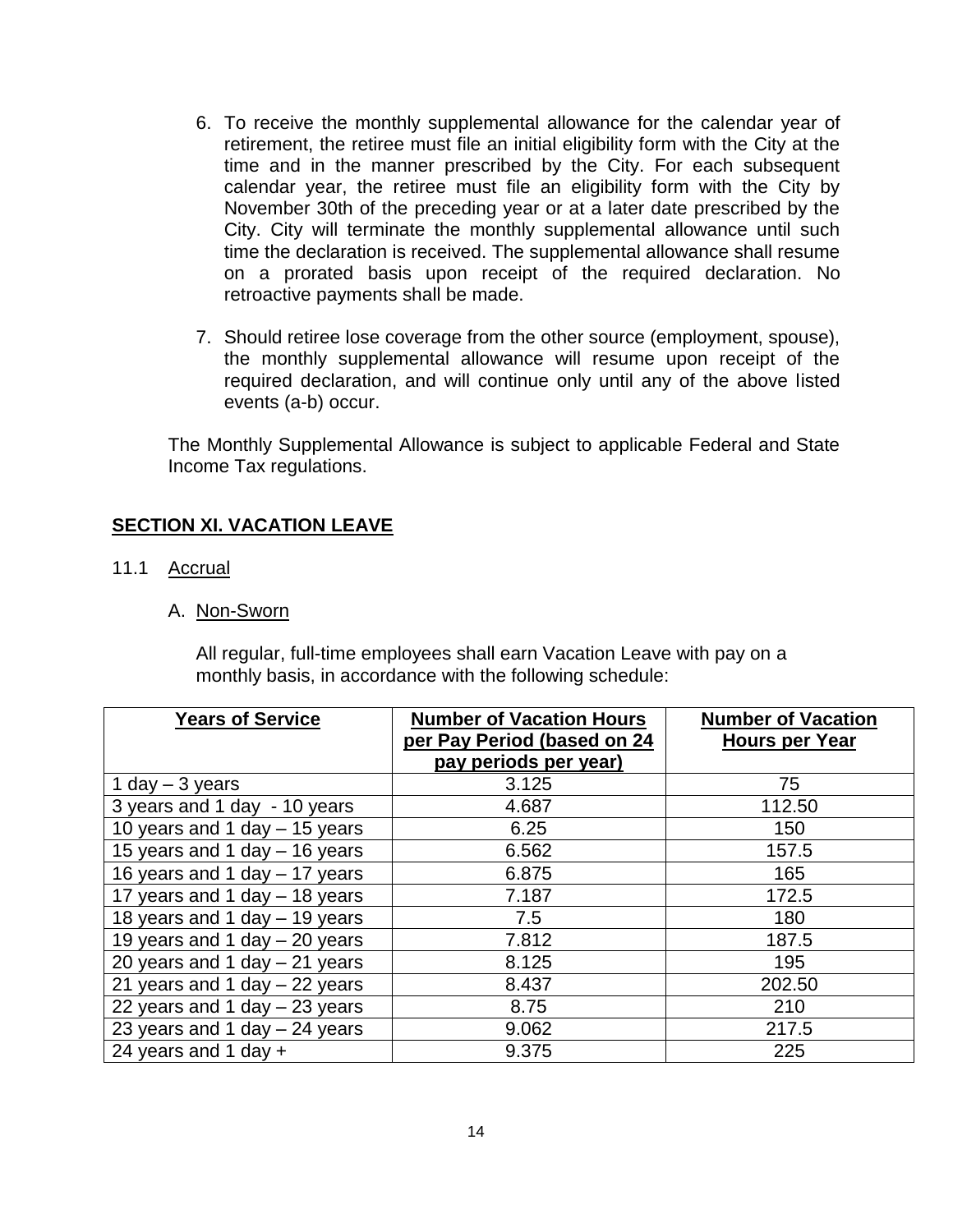### B. Sworn

All regular, full-time employees shall earn Vacation Leave with pay on a monthly basis, in accordance with the following schedule:

| <b>Years of Service</b>         | <b>Number of Vacation Hours</b><br>per Pay Period (based on 24<br>pay periods per year) | <b>Number of Vacation</b><br><b>Hours per Year</b> |
|---------------------------------|-----------------------------------------------------------------------------------------|----------------------------------------------------|
| 1 day $-$ 3 years               | 3.333                                                                                   | 80                                                 |
| 3 years and 1 day - 10 years    | 5                                                                                       | 120                                                |
| 10 years and 1 day - 15 years   | 6.666                                                                                   | 160                                                |
| 15 years and 1 day - 16 years   |                                                                                         | 168                                                |
| 16 years and 1 day - 17 years   | 7.333                                                                                   | 176                                                |
| 17 years and 1 day - 18 years   | 7.666                                                                                   | 184                                                |
| 18 years and 1 day - 19 years   | 8                                                                                       | 192                                                |
| 19 years and 1 day $-$ 20 years | 8.333                                                                                   | 200                                                |
| 20 years and 1 day $-$ 21 years | 8.666                                                                                   | 208                                                |
| 21 years and 1 day $-$ 22 years | 9                                                                                       | 216                                                |
| 22 years and 1 day $-$ 23 years | 9.333                                                                                   | 224                                                |
| 23 years and 1 day $-$ 24 years | 9.666                                                                                   | 232                                                |
| 24 years and 1 day $+$          | 10                                                                                      | 240                                                |

### C. Non-Sworn and Sworn

While vacation time accrues from the first full calendar month of full-time employment, employees shall be required to have served the equivalent of six (6) months of continuous service in the City in order to be eligible to use annual vacation leave; provided, however, if a regular employee separates from employment with the City before completion of six (6) months of service, the employee or his/her estate will receive pay for earned vacation leave. The City Manager may grant an exception to the minimum six months of service required for vacation eligibility.

Employees who are authorized to work on a reduced work schedule shall accrue sick leave in the amount proportionate to the ratio of scheduled work hours of the standard workweek.

#### 11.2 Use of Vacation

The times during the calendar year at which an employee may take vacation leave shall be determined by the City Manager, with due regard for the wishes of the employee and particular regard for the needs of the service.

Executive Management Employees, due to the needs of the service may be unable to utilize said accrued vacation; therefore, said employee shall be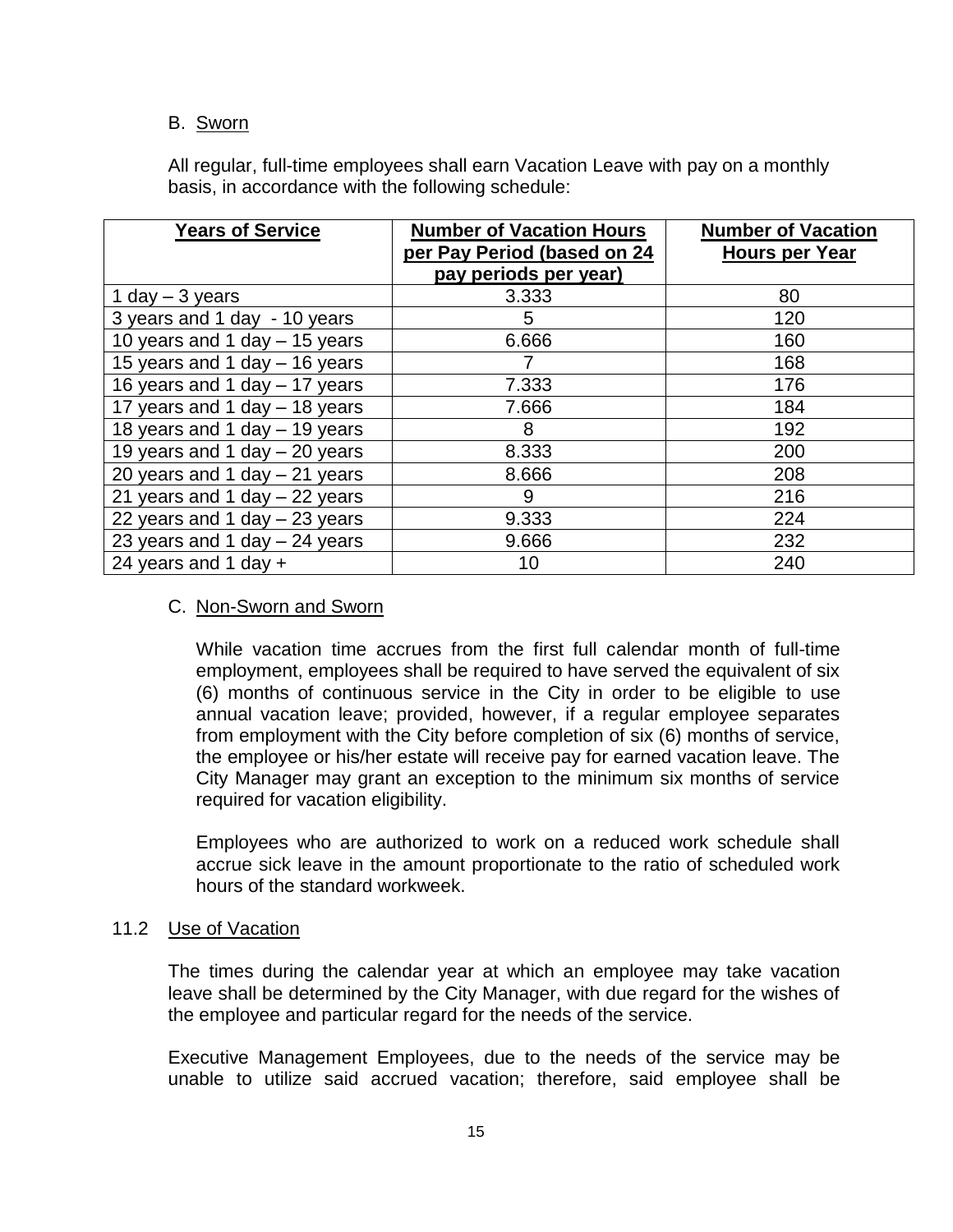permitted to carry over any unused vacation.

In the event one or more municipal holidays fall within an annual vacation leave, such holidays shall not be charged as vacation leave, and the vacation shall be extended accordingly.

Employees who terminate employment shall be paid in a lump sum for all accrued vacation leave earned prior to the effective date of termination.

An employee who becomes ill or injured during his/her vacation may request that the time be deducted from his/her earned sick leave and the vacation period be re-scheduled at a later date, or be extended.

#### 11.3 Vacation Cash Out

Employees hired before July 1, 2017, with a minimum vacation accrual balance of one hundred fifty (150) hours may elect to convert between one (1) work day and one (1) work week (in accordance with the employee's assigned work schedule) of accrued, unused vacation leave to cash.

Employees hired on or after July 1, 2017 with a minimum of ten (10) years of service with the City of San Pablo, and with a minimum vacation accrual balance of one hundred fifty (150) hours, may elect to convert between one (1) work day and one (1) work week (in accordance with the employee's assigned work schedule) of accrued, unused vacation leave to cash.

Conversion shall be subject to an employee's irrevocable election, in December of the year prior to the cash-out, of hours to be accrued in the following year. In compliance with IRS code, employees must choose by the last business day of each year to elect or opt out of pay in lieu of vacation time off for the following year by using the Request for Pay in Lieu of Vacation Leave form. Payment of converted hours shall occur in the first pay period of the following fiscal year. Employees who did not elect pay in lieu of vacation time off by the last business day of the prior year will not be able to cash out any vacation in the following calendar year. All vacation cash outs will be taxed at the supplemental tax rate in accordance with IRS code.

If insufficient vacation hours exist to meet the annual pay in lieu election, only the remaining available elected vacation hours will be paid out.

## <span id="page-15-0"></span>**SECTION XII. SICK LEAVE**

#### 12.1 Accrual

A. Non-Sworn: Full-time, regular employees will accrue sick Leave with pay at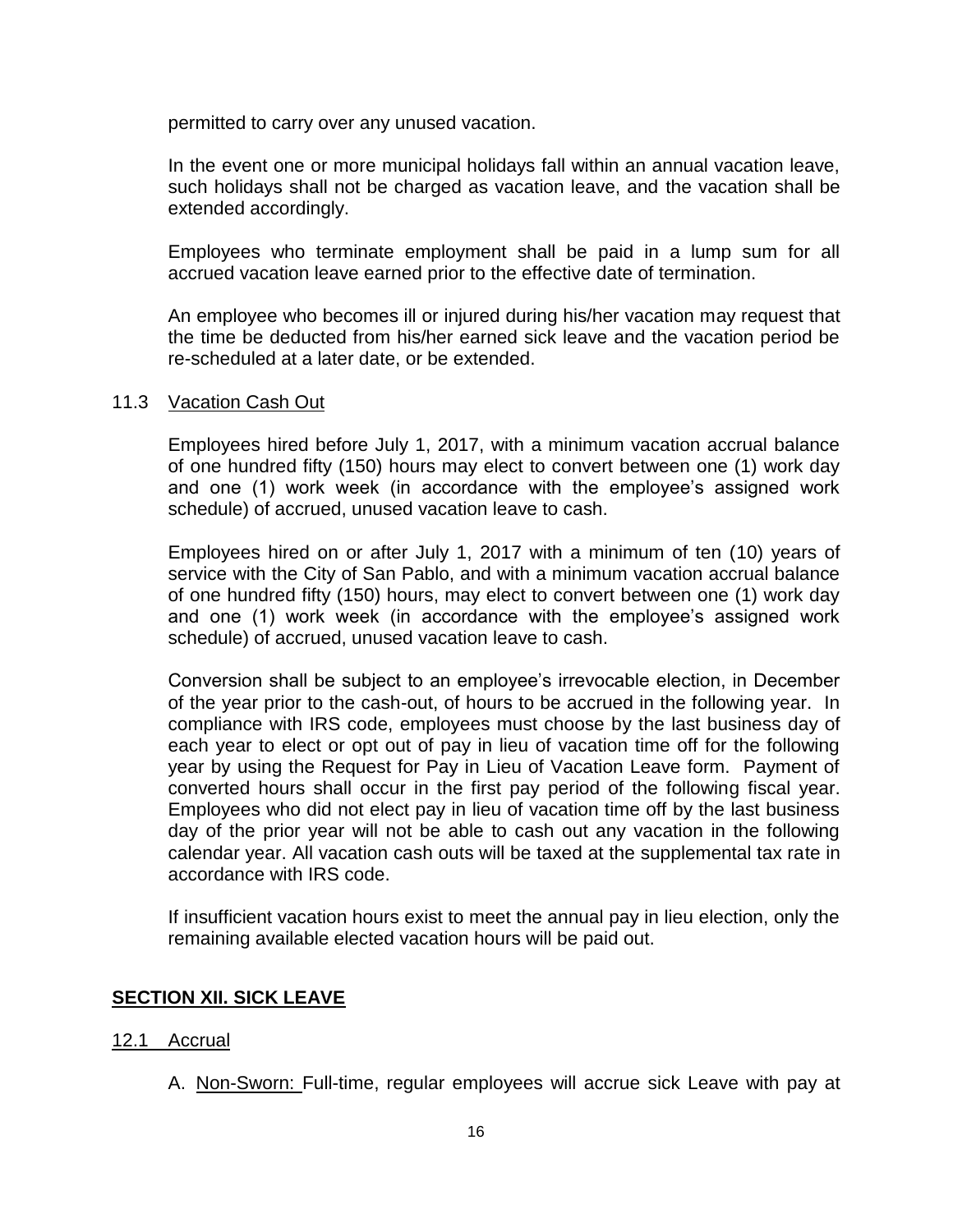the rate of one seven and one-half (7.5) hours per each calendar month of service.

- B. Sworn: Full-time, regular employees will accrue sick leave with pay at the rate of eight (8) hours per each calendar month of service.
- C. Sick Leave shall not be considered as a privilege which an employee may use at his/her discretion, but shall be allowed only disability for the purposes listed below.

Unused sick leave shall be accumulated at the rate of twelve (12) days a year, without a cap on accrual.

D. Employees who are authorized to work on a reduced work schedule shall accrue sick leave in the amount proportionate to the ratio of scheduled work hours of the standard workweek.

#### 12.2 Usage

Each full-time employee paid on a monthly basis shall be allowed sick leave pay on the following basis:

- A. Absence from duty due to exposure to a contagious disease where a doctor requires quarantine;
- B. Diagnosis, care, or treatment of an existing health condition of, or preventative care for, an employee or any of the following of the employee's family members: child of any age or dependency status; parent; parent-in-law; spouse; registered domestic partner; grandparent; grandchildren; or sibling;
- C. For an employee who is a victim of domestic violence, sexual assault, or stalking to: a) obtain or attempt to obtain a temporary restraining order or other court assistance to help ensure the health safety or welfare of the employee or his or her child; or b) obtain medical attention or psychological counseling; services from a shelter; program or crisis center; or participate in safety planning or other actions to increase safety; and
- D. Absence due to pregnancy disability, childbirth, or a medical condition related to pregnancy

However, an employee may use up to three (3) Sick Leave days per fiscal year to care for a non-immediate family member with an existing health condition who requires care from the employee or as bereavement leave for a non-immediate family member.

The right to benefits under the Sick Leave plan shall continue only during the period that the City employs the employee. This plan will not give any employee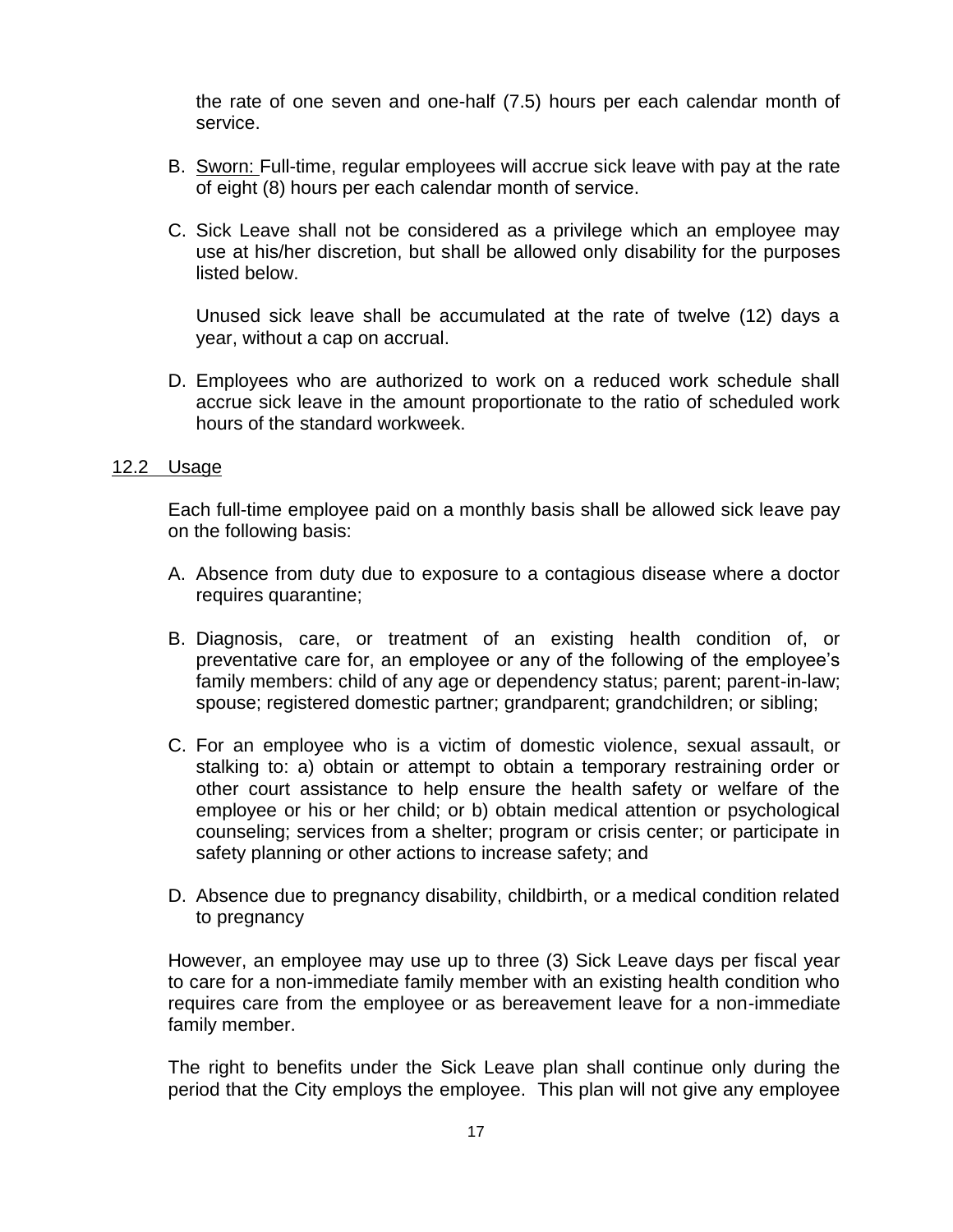the right to be retained in the service of the City or any right of claim to sickness disability benefits after separation from the services of the City, and shall have no cash value at separation.

To request to use sick leave if the need for leave is foreseeable, an employee must give the immediate supervisor reasonable advance written or oral notice. If the need for sick leave is not foreseeable, the employee shall provide written or oral notice of the need for the leave as soon as practicable, If the employee is required to be absent on sick leave for more than one (1) day, the employee must keep the immediate supervisor informed each day as to the date the employee expects to return to work and the purpose of the leave..

Employees must provide a physician's certification for any sick leave absence that occurs after the employee has used twenty-four (24) hours, or three (3) work days' worth of sick leave, whichever is greater, that involves the illness of the employee or family member.

Employees who use paid leave to address issues related to domestic violence, sexual assault or stalking, and who cannot provide advance notice of their need for leave must provide certification of the need for leave within a reasonable time thereafter. In the event an employee is on sick leave for three days or longer, or in the event of family medical leave, excessive use of sick leave, or sick leave abuse, a supervisor may require a written physician's statement confirming that the employee's illness or disability prevents him or her from attending work, and the anticipated duration of absence. The City may require that an employee undergo a medical examination by a physician chosen by the City after an absence of twenty-four (24) hours, or three (3) work days, whichever is greater, to determine an employee's fitness for work after an absence from work due to a non-job related injury or illness. In the case of absence due to a contagious disease, the employee will be required to present a medical release before s/he may return to work.

Upon depletion of accumulated sick leave an employee may request leave of absence without any pay for a period not to exceed sixty (60) calendar days, subject to the approval of the City Manager. If the employee is unable to return to work at the end of this period, he/she must request further unpaid leave, which will be subject to the approval of the City Manager. If further leave is granted, the employee must notify the City of his/her intent to return to work, no later than every thirty (30) days.

If further leave is not requested, or granted after a request, the employee's continued absence from City service may result in discipline up to and including dismissal.

Time off for employee illness shall be charged to sick leave and not to vacation or administrative leave, unless, and until all available sick leave has been exhausted.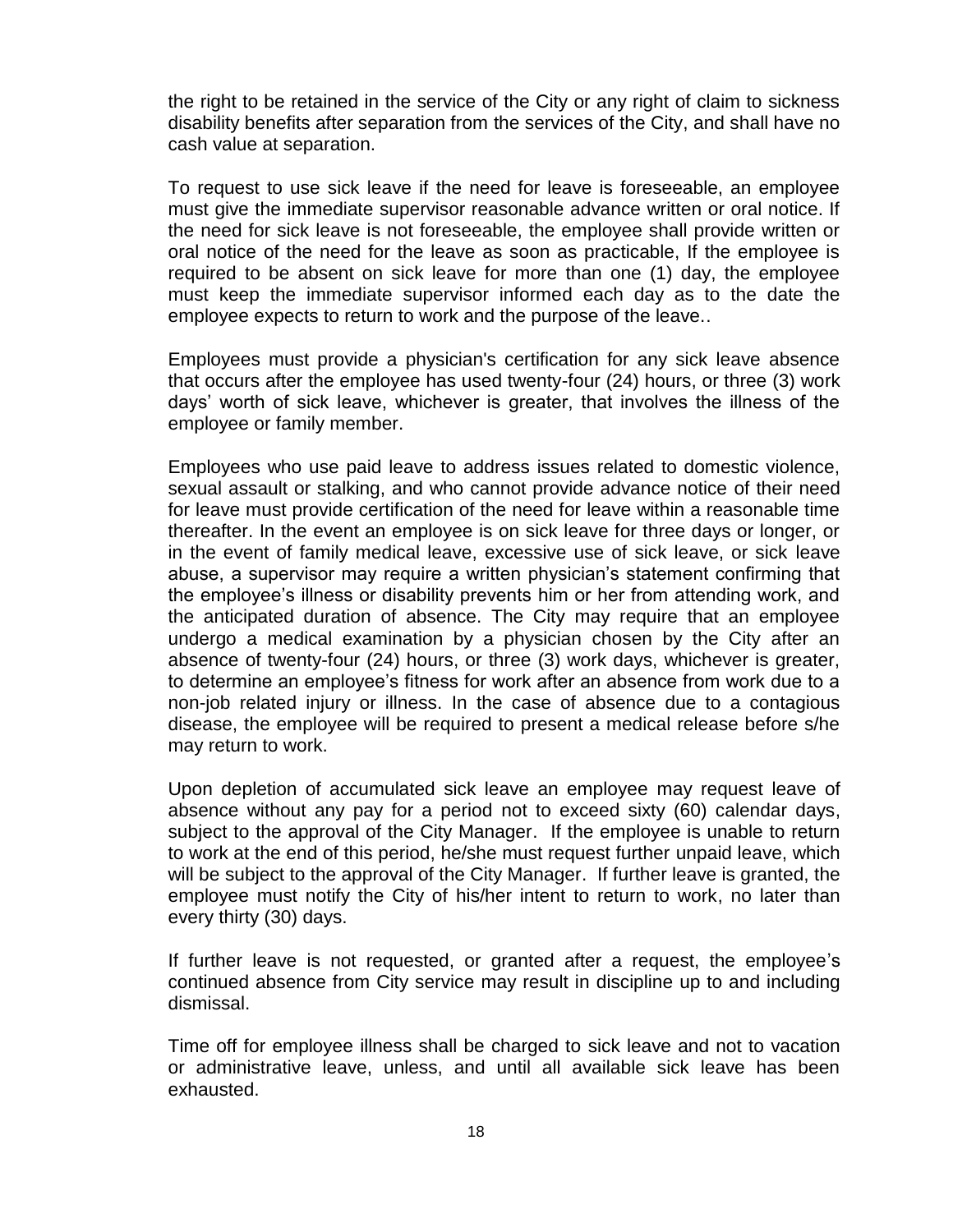## <span id="page-18-0"></span>**SECTION XIII. HOLIDAYS**

#### 13.1 Holidays Observed

The City shall observe the following guaranteed Holidays:

January 1 - New Year's Day 3rd Monday in January - Martin Luther King's Birthday 3rd Monday in February - Washington's Birthday Last Monday in May - known as Memorial Day July 4 - Independence Day 1st Monday in September - known as Labor Day Second Monday in October - Known as Columbus Day November 11 - Veterans' Day 4th Thursday in November - Known as Thanksgiving Day Day after Thanksgiving Day December 24 - Day before Christmas Day (Christmas Eve Day) December 25 - Christmas Day December 31 - New Year's Eve

The value of each holiday shall be 9.375 hours for employees assigned to an 8/75 work schedule and ten (10) hours for employees assigned to a 4/10 work schedule.

Should an observed holiday falls on a Friday, City offices will be closed on a Thursday.

The City reserves the right to close City department offices approximately between the Christmas and New Year holidays, with exact dates of the closure to be determined by the City Manager. Employees in departments affected by the closure may use vacation, Compensatory Time Off, Administrative Leave, or unpaid leave on the non-holiday closure days on which they are scheduled to work.

The holiday closure schedule will be provided to employees by October 1st for the following calendar year.

#### 13.2 Floating Holiday

#### A. Non-Sworn

In honor of Cesar Chavez, one floating holiday of 9.375 hours for employees assigned to an 8/75 work schedule shall be credited to accumulated vacation time on each July 1<sup>st</sup>.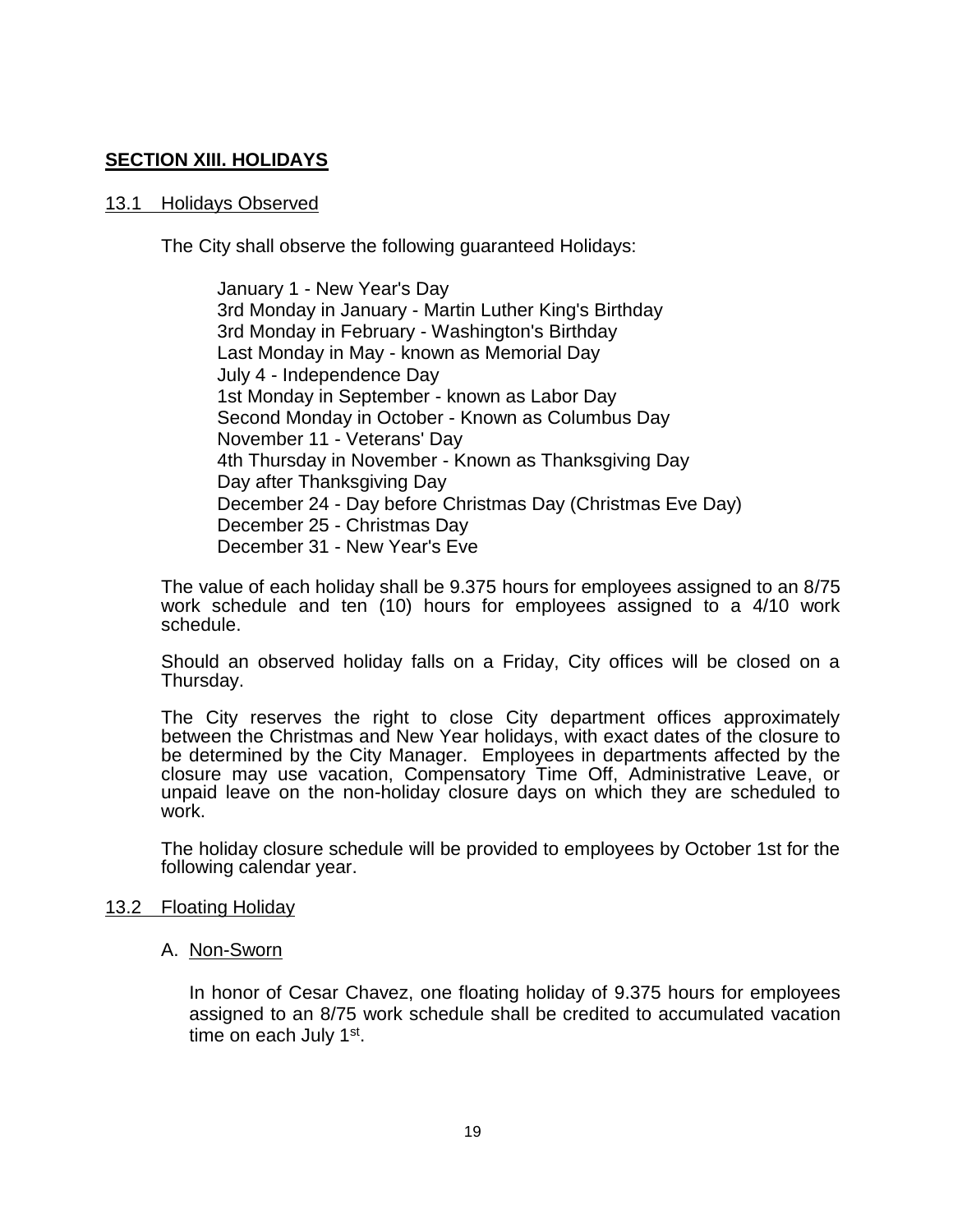New employees shall be credited a prorated amount of Floating Holiday hours based on hire date as follows:

| <b>Hire Date</b>        | <b>Hours Credited</b> |
|-------------------------|-----------------------|
| July 1 through Sept 30  | 9.375                 |
| Oct 1 through Dec 31    | 6.24                  |
| Jan 1 through Mar 31    | 3.12                  |
| April 1 through June 30 | $\mathbf{0}$          |

## B. Sworn

One floating holiday of ten (10) hours shall be credited to accumulated vacation time on each July 1<sup>st</sup>.

New employees shall be credited a prorated amount of Floating Holiday hours based on hire date as follows:

| Hire date               | Hours credited |
|-------------------------|----------------|
| July 1 through Sept 30  | 10             |
| Oct 1 through Dec 31    | 6.66           |
| Jan 1 through March 31  | 3.33           |
| April 1 through June 30 | $\mathbf{0}$   |

# <span id="page-19-0"></span>**SECTION XIV. BEREAVEMENT LEAVE**

Upon death of an immediate family member (spouse or registered domestic partner and children/stepchildren (including foster children, legal wards, or children to whom the employee stands in loco parentis, regardless of age or dependency status), parents/ stepparents (including a foster parent or legal guardian of an employee or the employee's spouse or registered domestic partner, or a person who stood in loco parentis when the employee was a minor child), brothers, sisters, grandparents, mother/father in-law, and grandchildren); bereavement leave with pay for a period not to exceed one (1) full workweek (as per employees regular work schedule), shall be granted. The employee shall inform the City of the name and relationship of the person who died.

# <span id="page-19-1"></span>**SECTION XV. FAMILY CARE LEAVE/PREGNANCY LEAVE**

City shall provide Family Care Leave and Pregnancy Leave in compliance with and in accordance with the Federal Family and Medical Leave Act of 1993 (FMLA), California Pregnancy Disability Leave (PDL) provided under the Fair Employment and Housing Act, and the California Family Rights Act of 1993 (CFRA).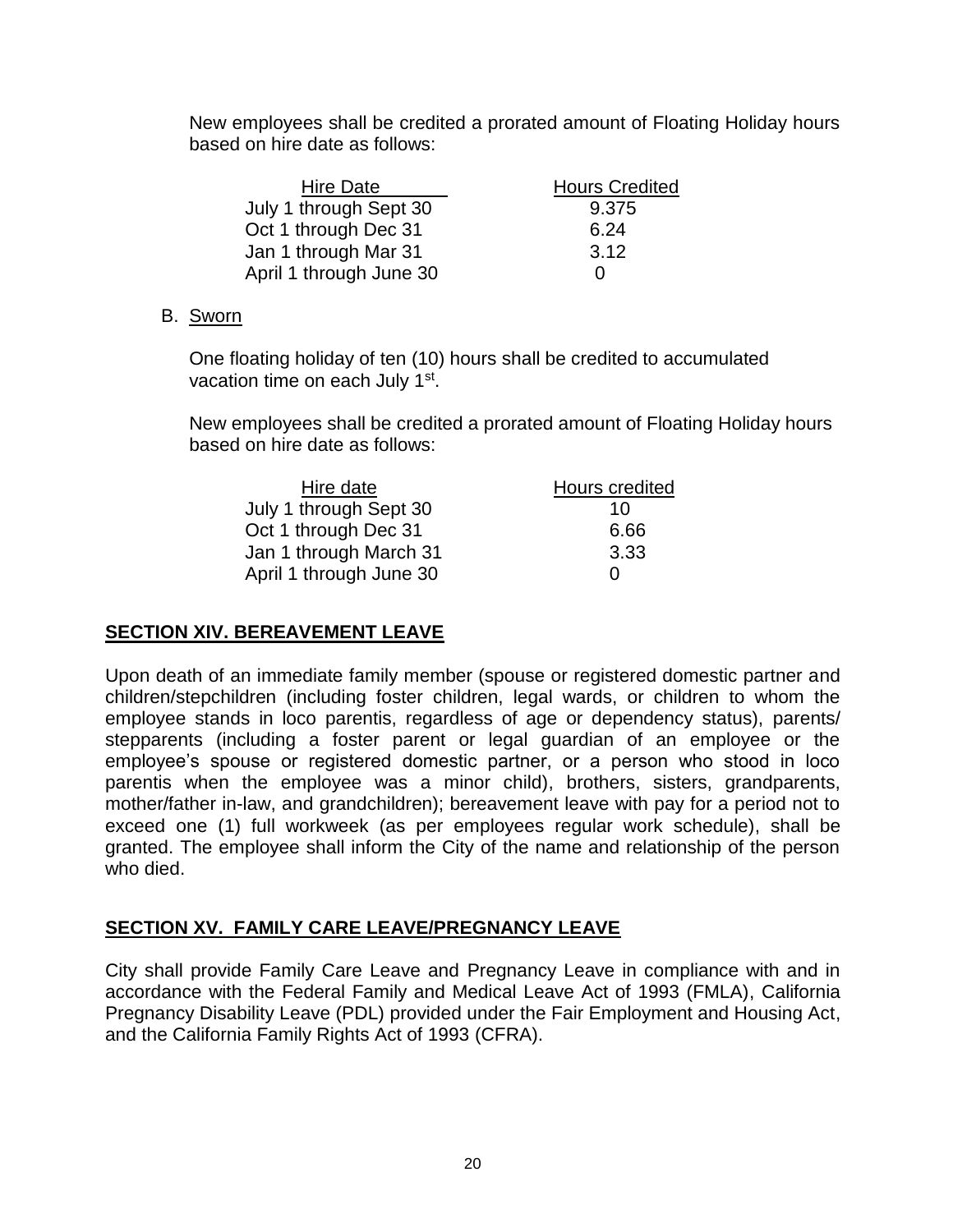## <span id="page-20-0"></span>**SECTION XVI. EDUCATION INCENTIVE PROGRAM**

An employee may, on his or her own initiative, spend time at an independent school or college after work hours for the purpose of furthering his or her education. To the extent such educational courses are job-related and at the sole discretion of the City Manager based upon the City's need for knowledge in a specific occupational category, the employee may be eligible for tuition reimbursement as described below.

The course or degree shall be conducted by a school accredited by the nationally recognized accrediting agencies published by the Secretary of Education (U.S. Department of Education [www.ed.gov\)](http://www.ed.gov/). Certificate programs are not required to be accredited by the Department of Education, but are subject to City Manager approval and are required to enhance City job related skills.

Subject to advance City Manager approval, the City will reimburse the employee's costs for tuition, special fees, books, and supplies up to a maximum limit of five thousand two hundred fifty (\$5,250) per calendar year, the maximum tax free education reimbursement amount allowed by Internal Revenue Code Section 127.

Such reimbursement shall not be made until, and shall be conditioned on the employee's satisfactory completion of the course work. The employee must receive a final letter grade of "B" or better, and provide such documentation to the City, within sixty (60) days of the semester/quarter end, in order to receive reimbursement. The employee must submit final grades and approved paperwork by December 10th in order to receive reimbursement by December 31st.

The tuition reimbursement benefit shall terminate at such time as the employee is no longer actively performing service for the City, even if the employee has completed partial or full coursework during the period of City employment.

# <span id="page-20-1"></span>**SECTION XVII. USE OF CITY VEHICLE**

#### **Sworn**

If the City provides a vehicle to Executive Management Employees, its use is unrestricted within the State of California.

Otherwise Department Heads may use a City vehicle as part of their normal course of work.

## <span id="page-20-2"></span>**SECTION XVIII. BENEFITS UPON TERMINATION**

Employees who terminate employment shall be paid in a lump sum for all unused accrued vacation leave and compensatory time off earned prior to the effective date of termination. No such payment shall be made for vacation accumulated contrary to the provisions of this Agreement.